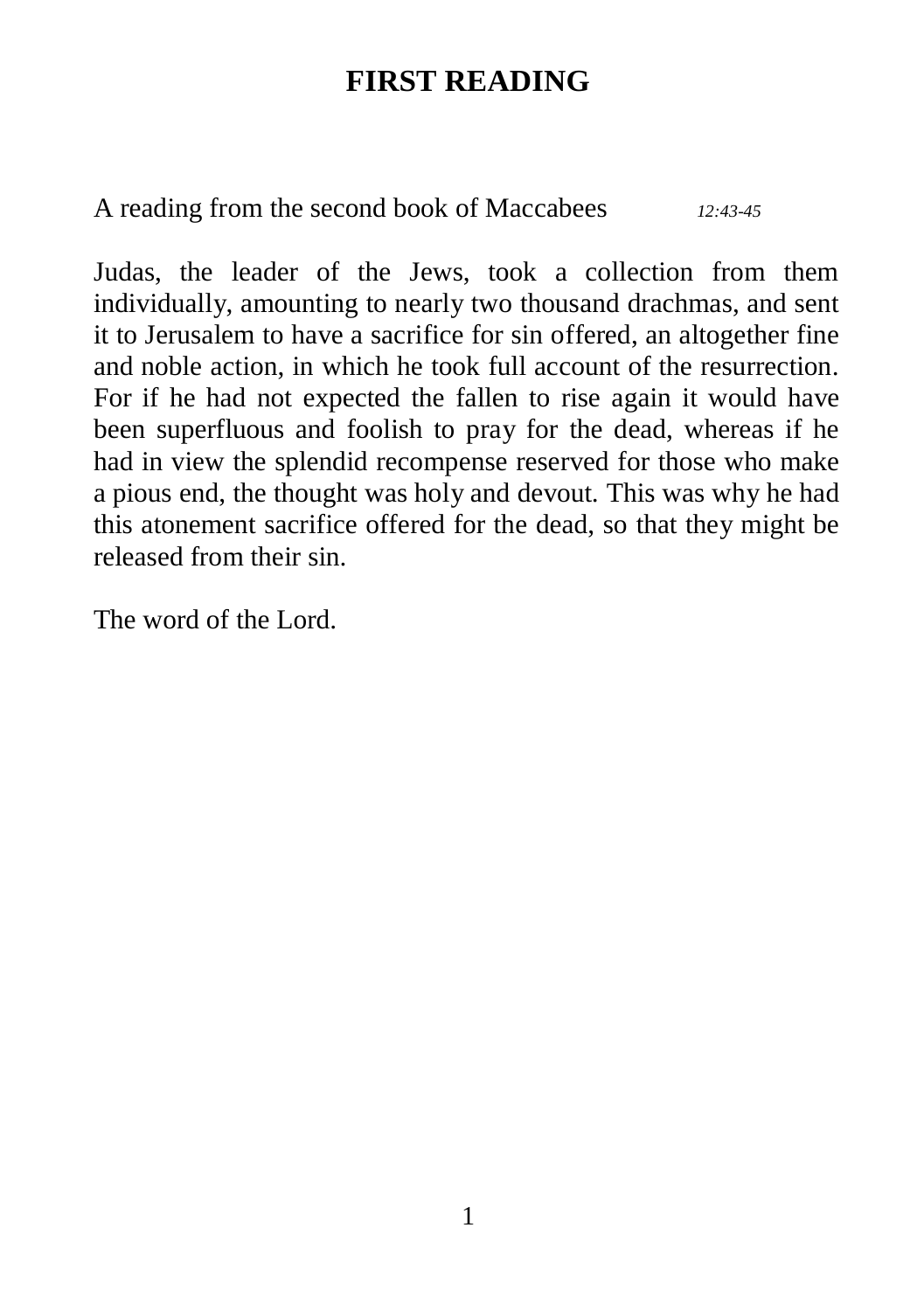A reading from the book of Job *19:1,23-27*

Job spoke next. He said:

Ah, would that these words of mine were written down, inscribed on some monument with iron chisel and engraving tool, cut into the rock for ever. This I know: that my Avenger lives, and he, the Last, will take his stand on earth. After my awakening, he will set me close to him, and from my flesh I shall look on God. He whom I shall see will take my part: these eyes will gaze on him and find him not aloof. My heart within me sinks.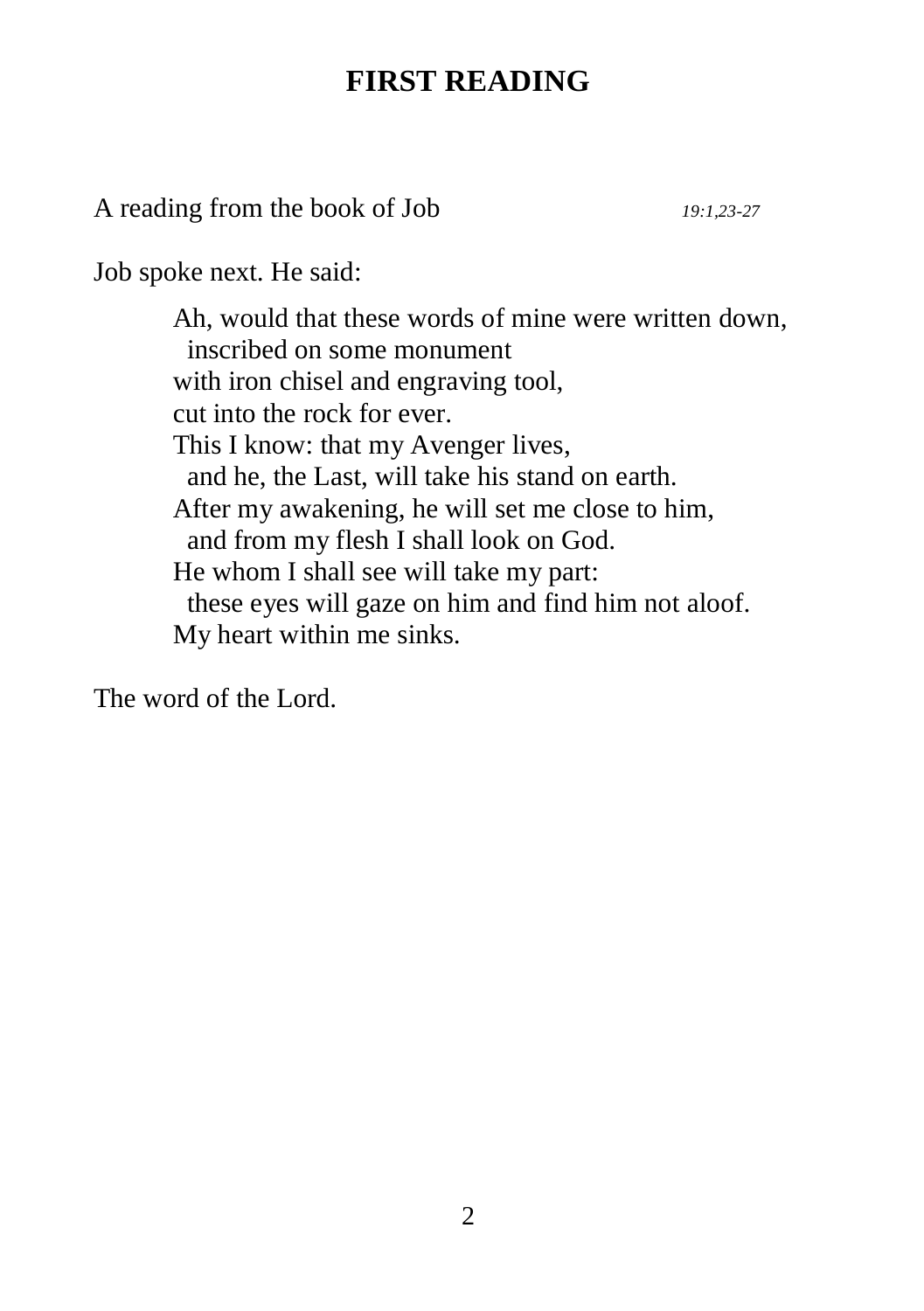A reading from the book of Wisdom *3:1-6, 9*

The souls of the virtuous are in the hands of God, no torment shall ever touch them. In the eyes of the unwise, they did appear to die, their going looked like a disaster, their leaving us, like annihilation; but they are in peace. If they experienced punishment as men see it, their hope was rich with immortality; slight was their affliction, great will their blessings be. God has put them to the test and has proved them worthy to be with him; he has tested them like gold in a furnace, and accepted them as a holocaust. When the time comes for his visitation they will shine out; as sparks run through the stubble, so will they. They shall judge nations, rule over peoples, and the Lord will be their king for ever. They who trust in him will understand the truth, those who are faithful will live with him in love; for grace and mercy await those he has chosen.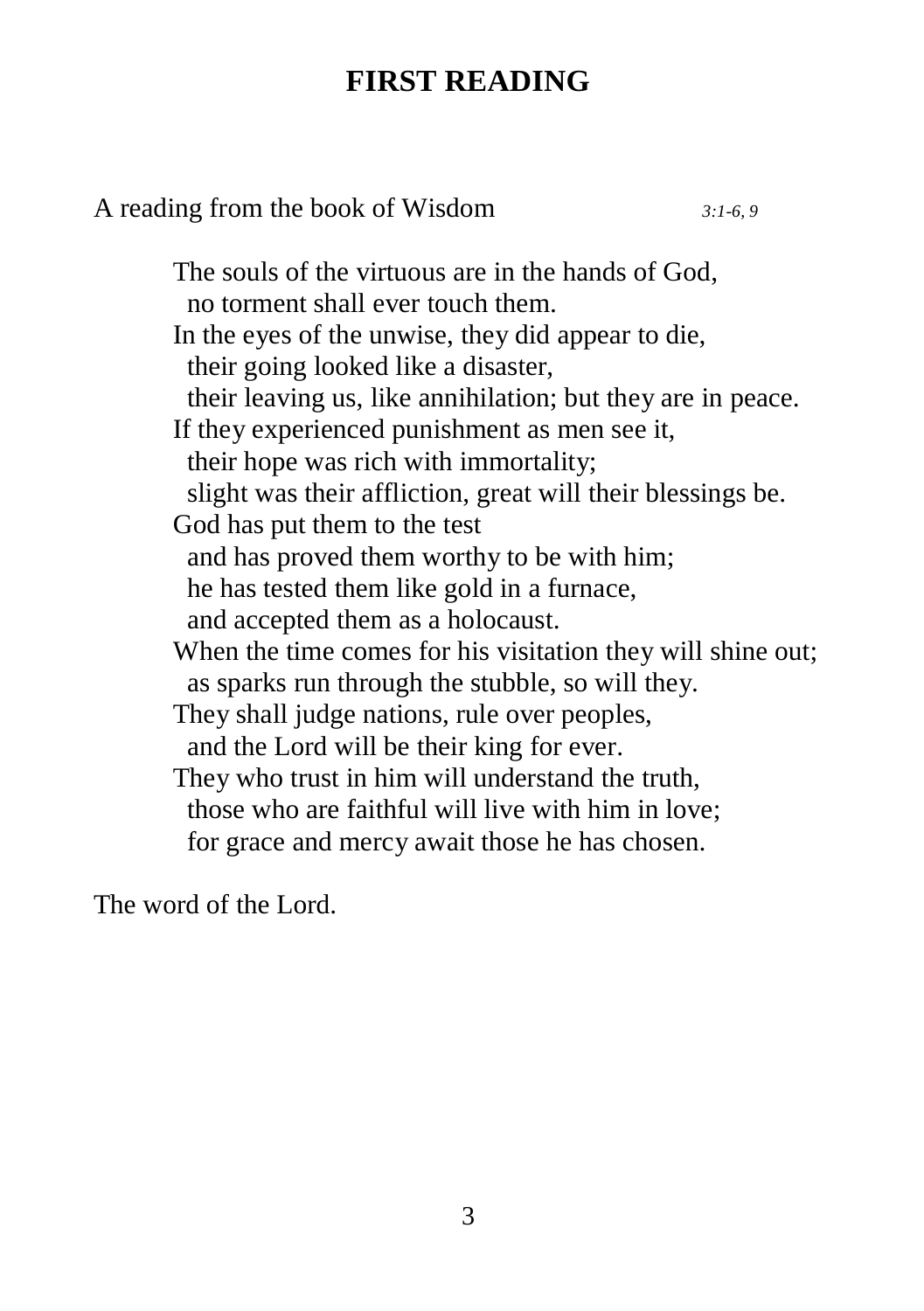### A reading from the prophet Isaiah *25:6-9*

On this mountain, Yahweh Sabaoth will prepare for all peoples a banquet of rich food, a banquet of fine wines, of food rich and juicy, of fine strained wines. On this mountain he will remove the mourning veil covering all peoples, and the shroud enwrapping all nations, he will destroy death for ever. Lord Yahweh will wipe away the tears from every cheek; he will take away his people's shame everywhere on earth, for Yahweh has said so. That day, it will be said: See, this is our God in whom we hoped for salvation; Yahweh is the one in whom we hoped. We exult and we rejoice that he has saved us.'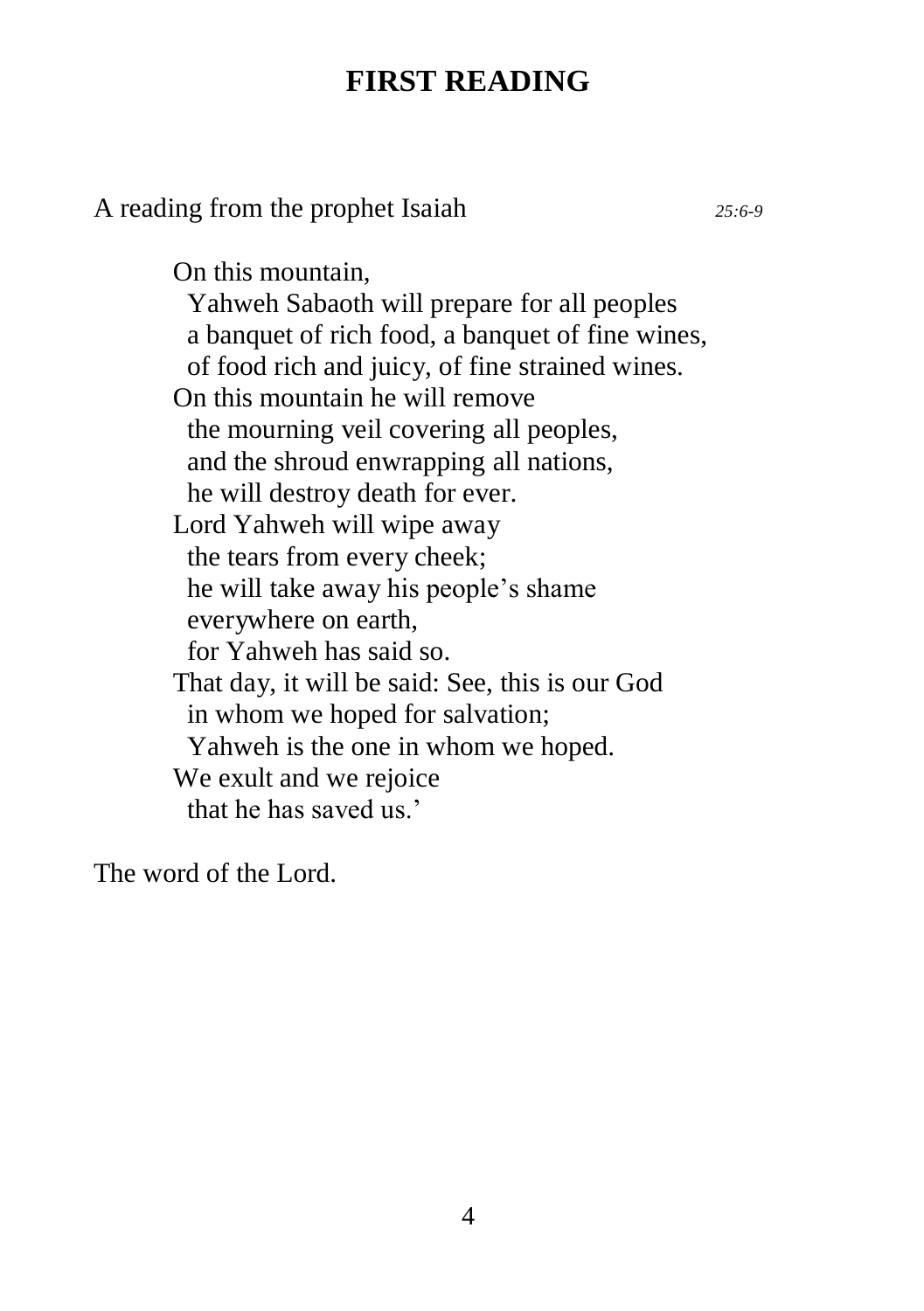A reading from the book of Lamentations *3:22-26*

The favour of God is not all past, his kindnesses are not exhausted; every morning they are renewed; great is his faithfulness. 'My portion is God's says my soul 'and so I will hope in him.' God is good to those who trust him, to the soul that searches for him. It is good to wait in silence for Yahweh to save.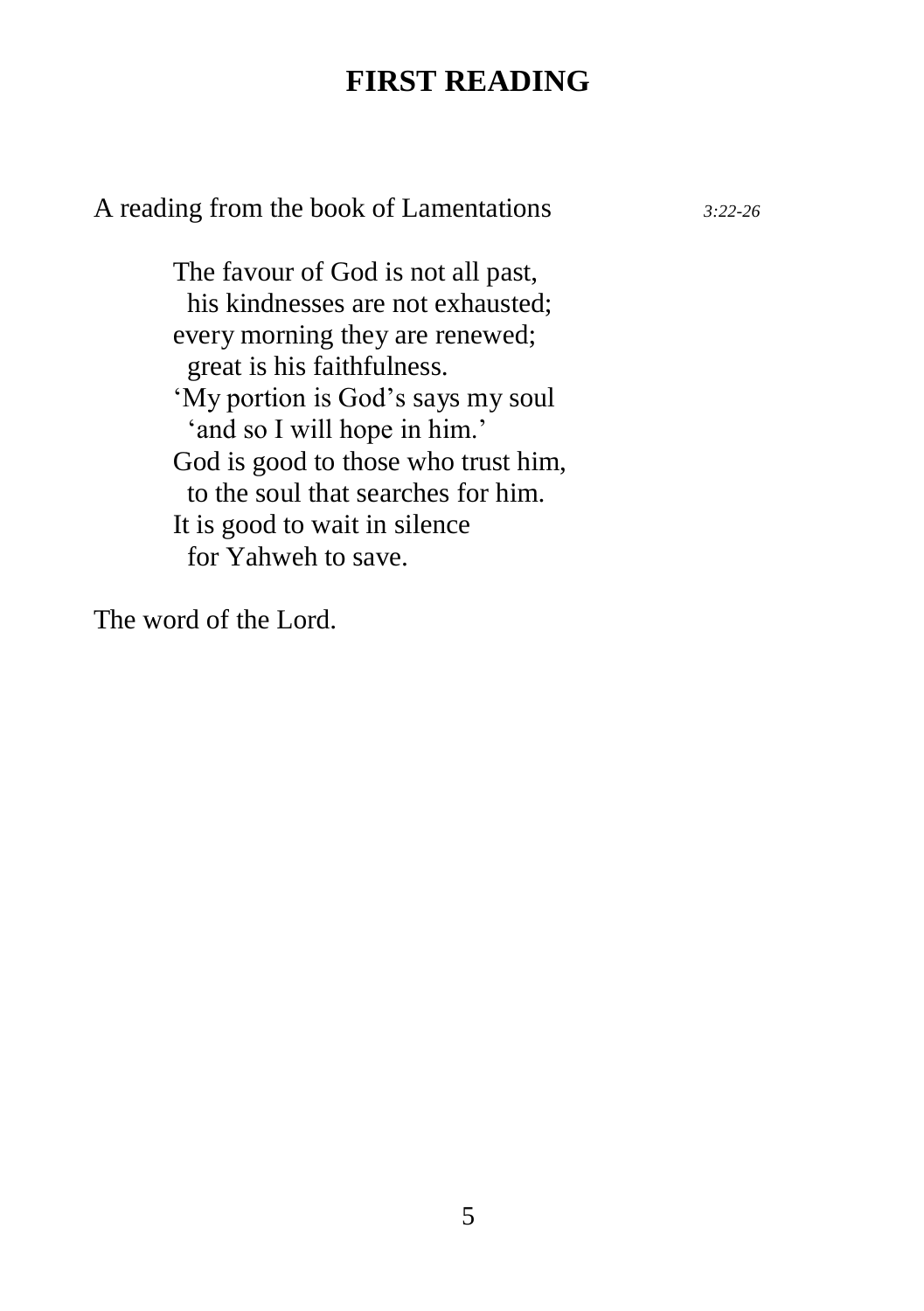A reading from the Acts of the Apostles *10:34-36, 42-43*

Then Peter addressed them: 'The truth I have now come to realise' he said 'is that God does not have favourites, but that anybody of any nationality who fears God and does what is right is acceptable to him.

'It is true, God sent his word to the people of Israel, and it was to them that the good news of peace was brought by Jesus Christ—but Jesus Christ is Lord of all men, and he has ordered us to proclaim this to his people and to tell them that God has appointed him to judge everyone, alive or dead. It is to him that all the prophets bear this witness: that all who believe in Jesus will have their sins forgiven through his name.'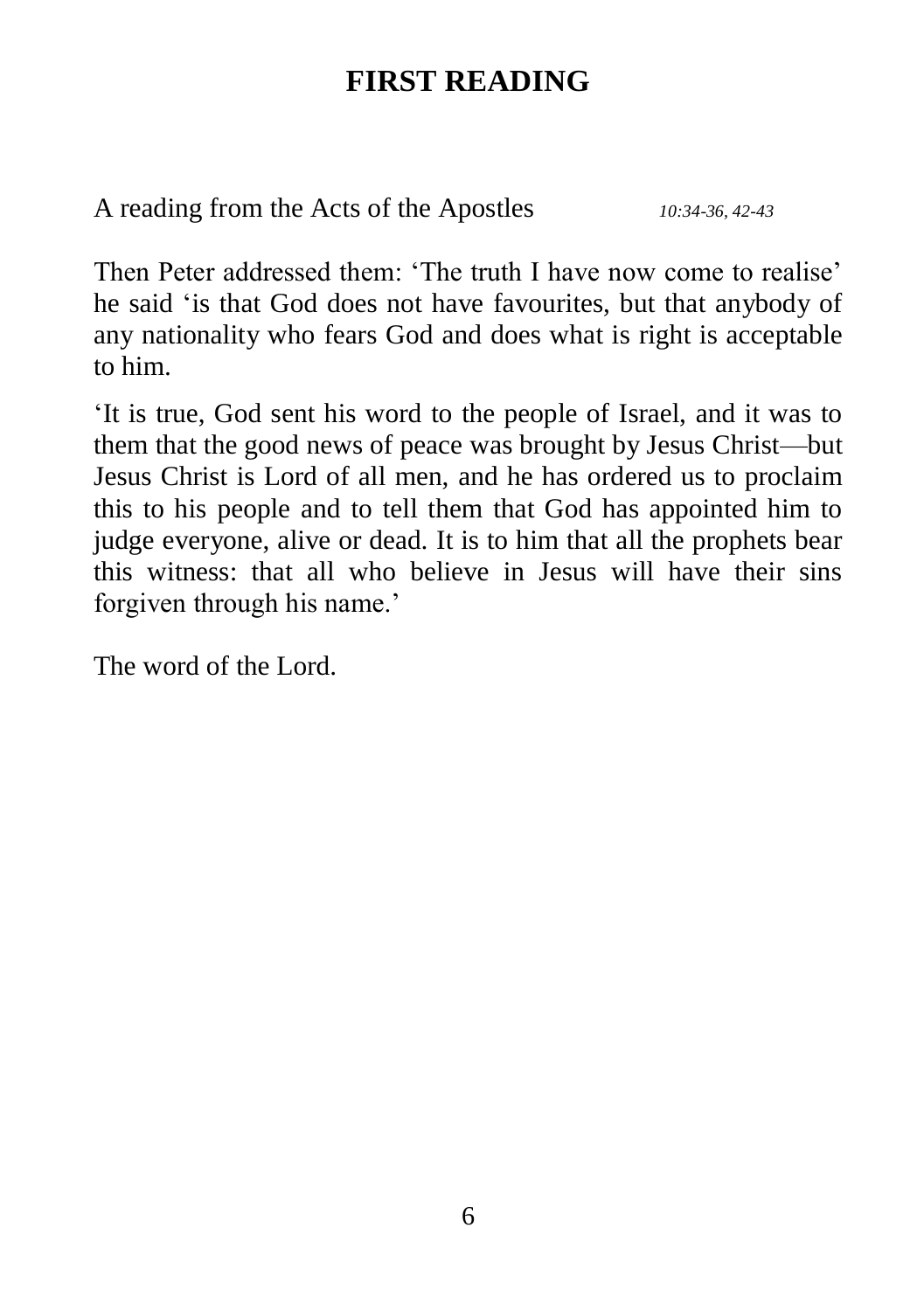A reading from the book of Revelation *7:9-10, 15-17*

I, John, saw a huge number, impossible to count, of people from every nation, race, tribe and language; they were standing in front of the throne and in front of the Lamb, dressed in white robes and holding palms in their hands. They shouted aloud, 'Victory to our God, who sits on the throne, and to the Lamb!'

They now stand in front of God's throne and serving him day and night in his sanctuary; and the One who sits on the throne will spread his tent over them. They will never hunger or thirst again; neither the sun and scorching wind will ever plague them, because the Lamb who is at the throne will be their shepherd and will lead them to springs of living water; and God will wipe away all tears from their eyes.'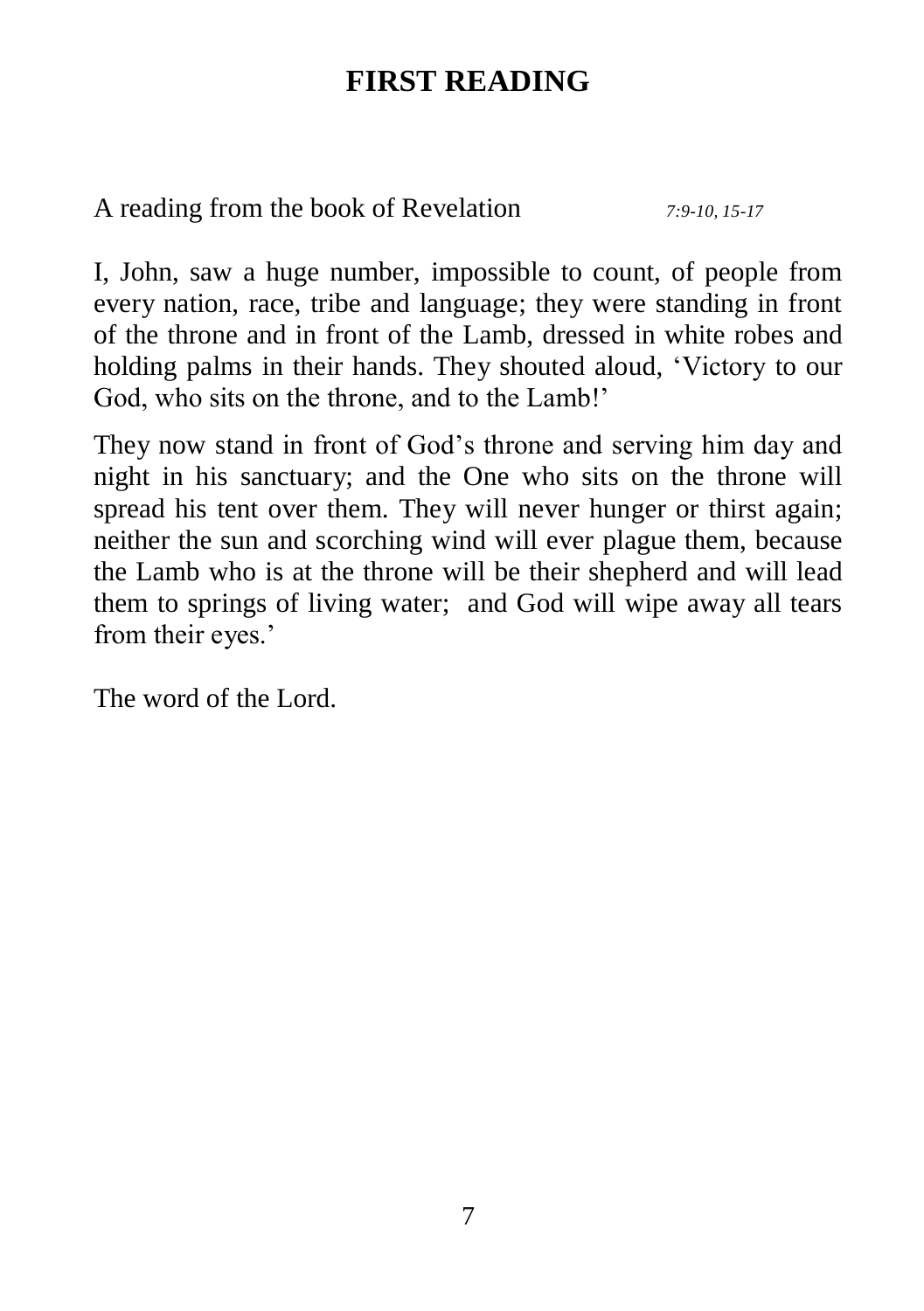A reading from the book of Revelation *14:13*

I, John, heard a voice from heaven say to me, 'Write down: Happy are those who die in the Lord! Happy indeed, the Spirit says; now they can rest for ever after their work, since their good deeds go with them.'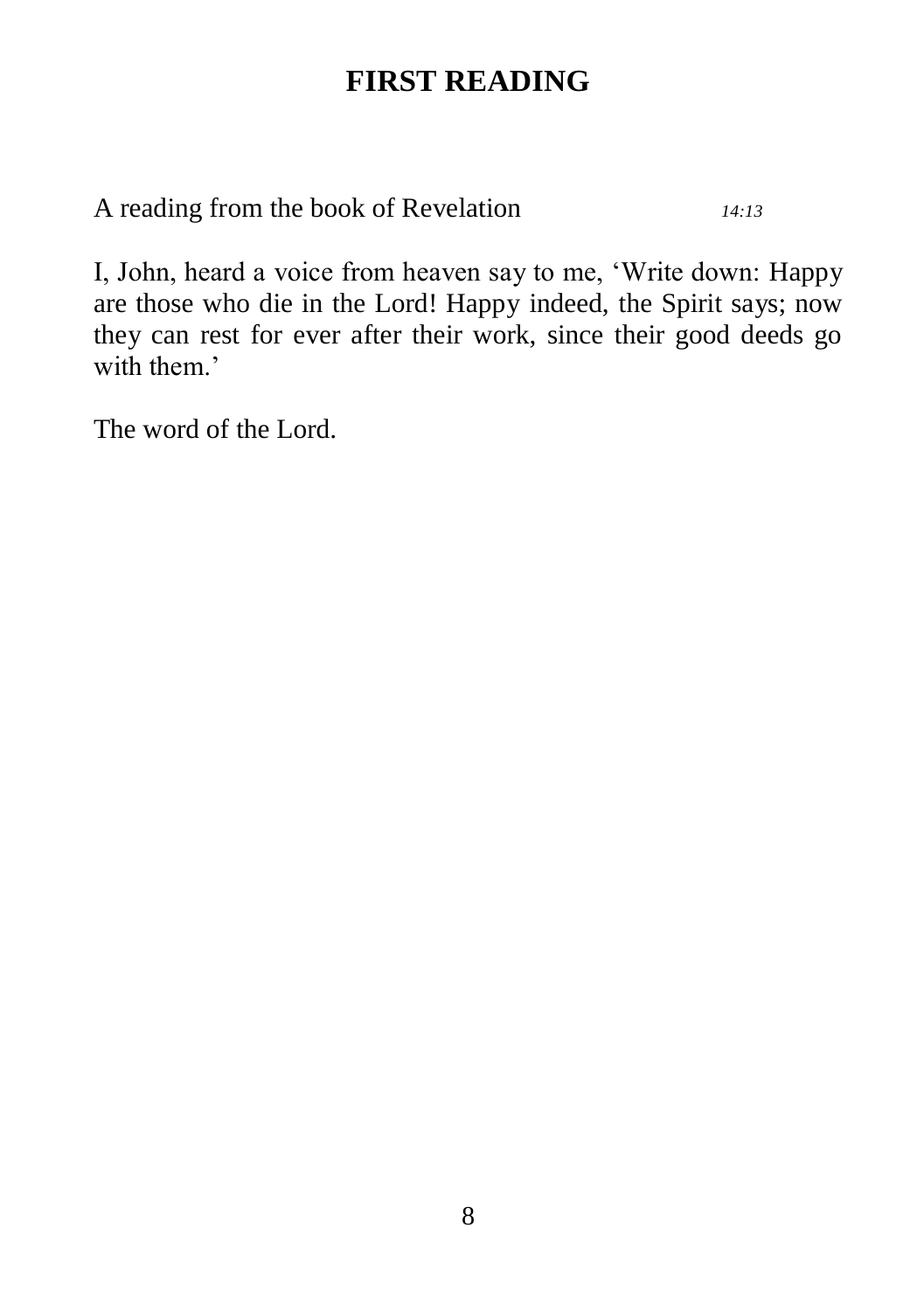A reading from the book of Revelation *21:1-7*

I, John, saw a new heaven and a new earth; the first heaven and the first earth had disappeared now, and there was no longer any sea. I saw the holy city, the new Jerusalem, coming down from God out of heaven, beautiful as a bride all dressed for her husband. Then I heard a loud voice call from the throne, 'You see the city? Here God lives among men. He will make his home among them; they shall be his people, and he will be their God; his name is God– with–them. He will wipe away all tears from their eyes; there will be no more death, and no more mourning or sadness. The world of the past has gone.'

Then the One sitting on the throne spoke. 'Now, I am making the whole of creation new' he said. 'Write this: that what I am saying is sure and will come true.' And then he said, 'It is already done. I am the Alpha and the Omega, the Beginning and the End. I will give water from the well of life free to anybody who is thirsty; it is the rightful inheritance of the one who proves victorious; and I will be his God and he a son to me.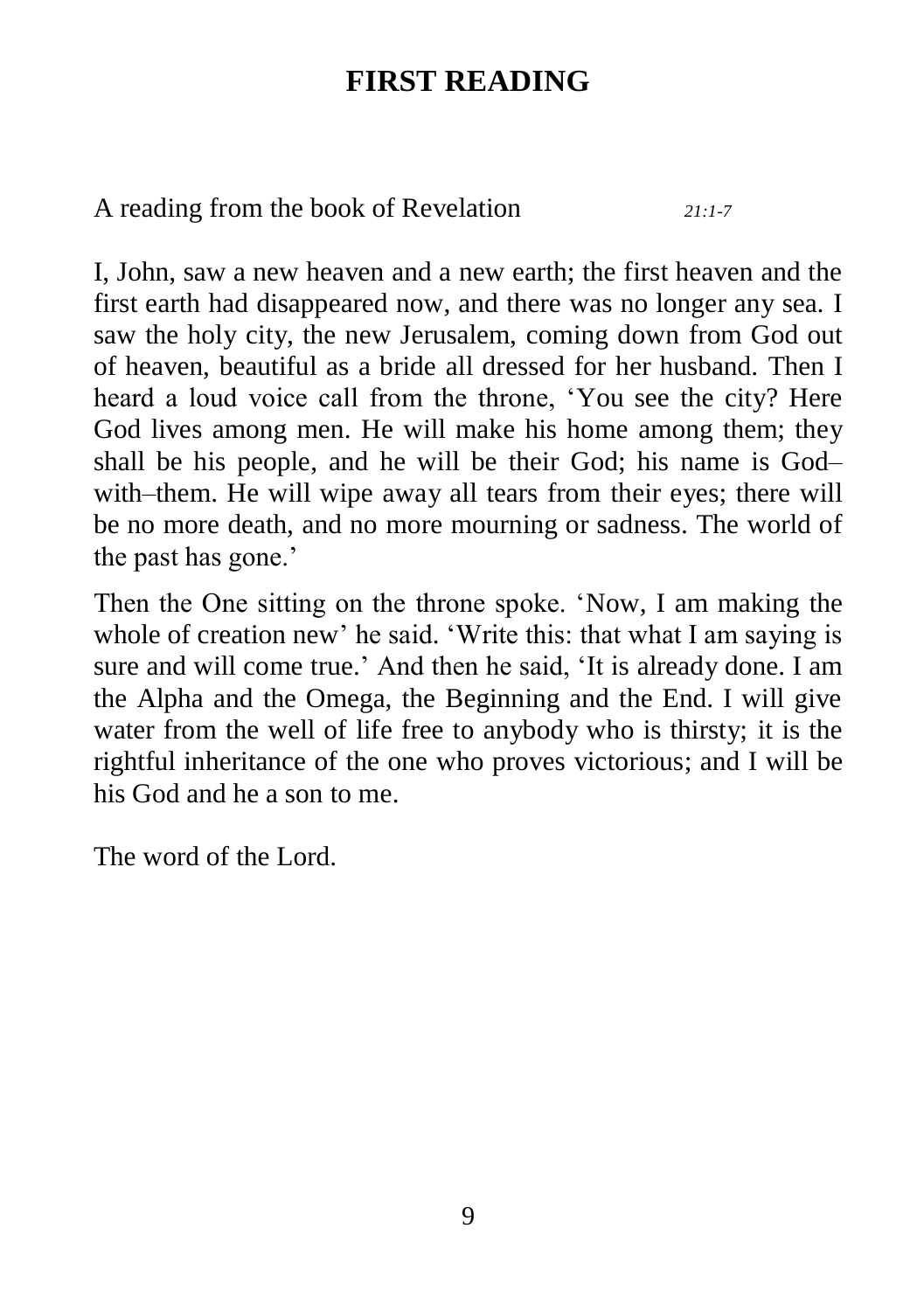*Psalm 22*

### *R.**In the Lord's own house shall I dwell.*

The Lord is my shepherd; there is nothing I shall want. Fresh and green are the pastures where he gives me repose. Near restful waters he leads me, to revive my drooping spirit.

# *R.*

He guides me along the right path; he is true to his name. If I should walk in the valley of darkness no evil would I fear. You are there with your crook and your staff; with these you give me comfort.

### *R.*

You have prepared a banquet for me in the sight of my foes. My head you have anointed with oil; my cup is overflowing.

### *R.*

Surely goodness and kindness shall follow me all the days of my life. In the Lord's own house shall I dwell forever and ever.

### *R.*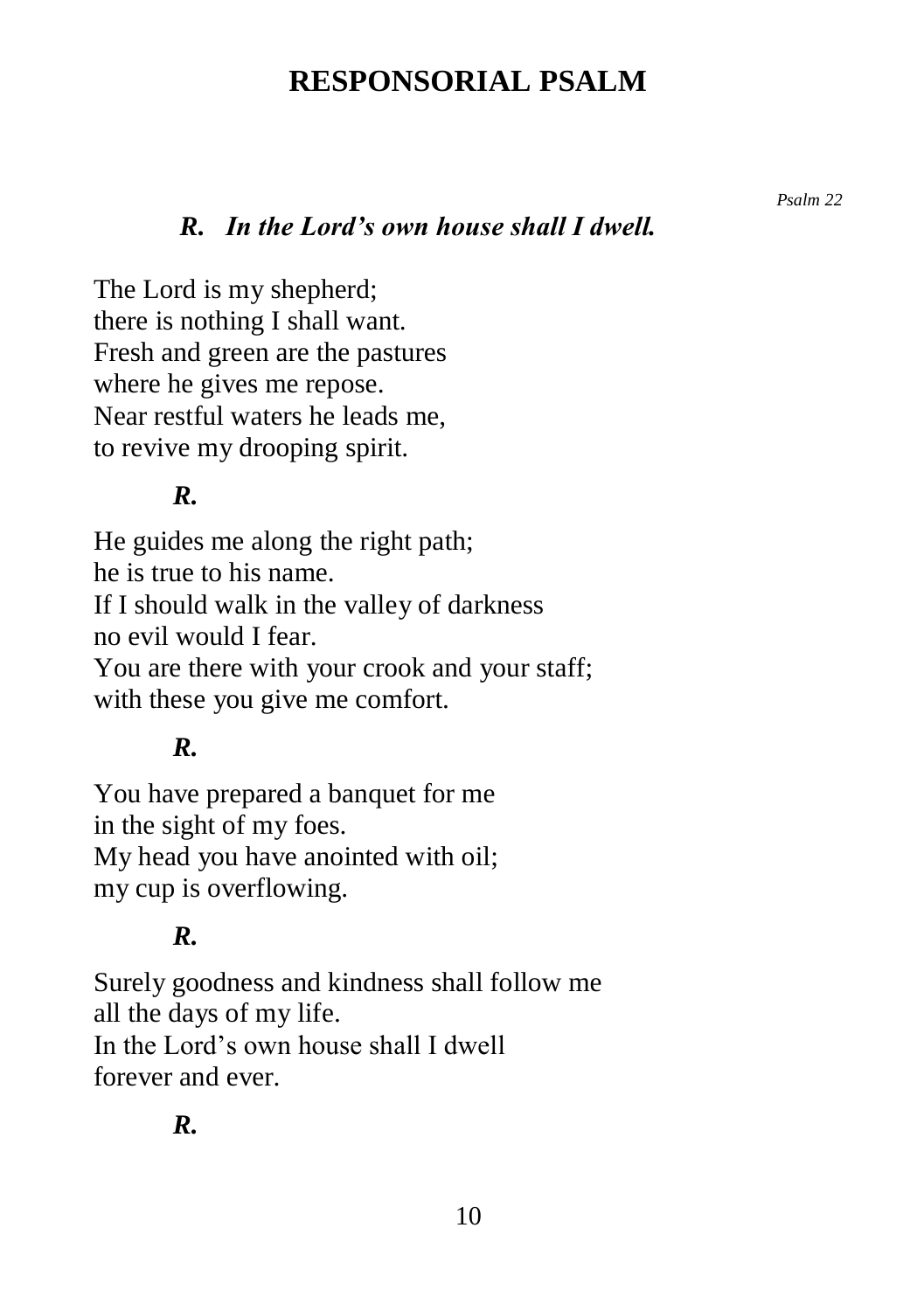*Psalm 26*

### *R.**The Lord is my light and my salvation***.**

The Lord is my light and my help; whom shall I fear? The Lord is the stronghold of my life; before whom shall I shrink?

### *R.*

There is one thing I ask of the Lord, for this I long, to live in the house of the Lord, all the days of my life, to savour the sweetness of the Lord, to behold his temple.

### *R.*

O Lord, hear my voice when I call; have mercy and answer. It is your face, O Lord, that I seek; hide not your face.

### *R.*

I am sure I shall see the Lord's goodness in the land of the living. Hope in him, hold firm and take heart. Hope in the Lord!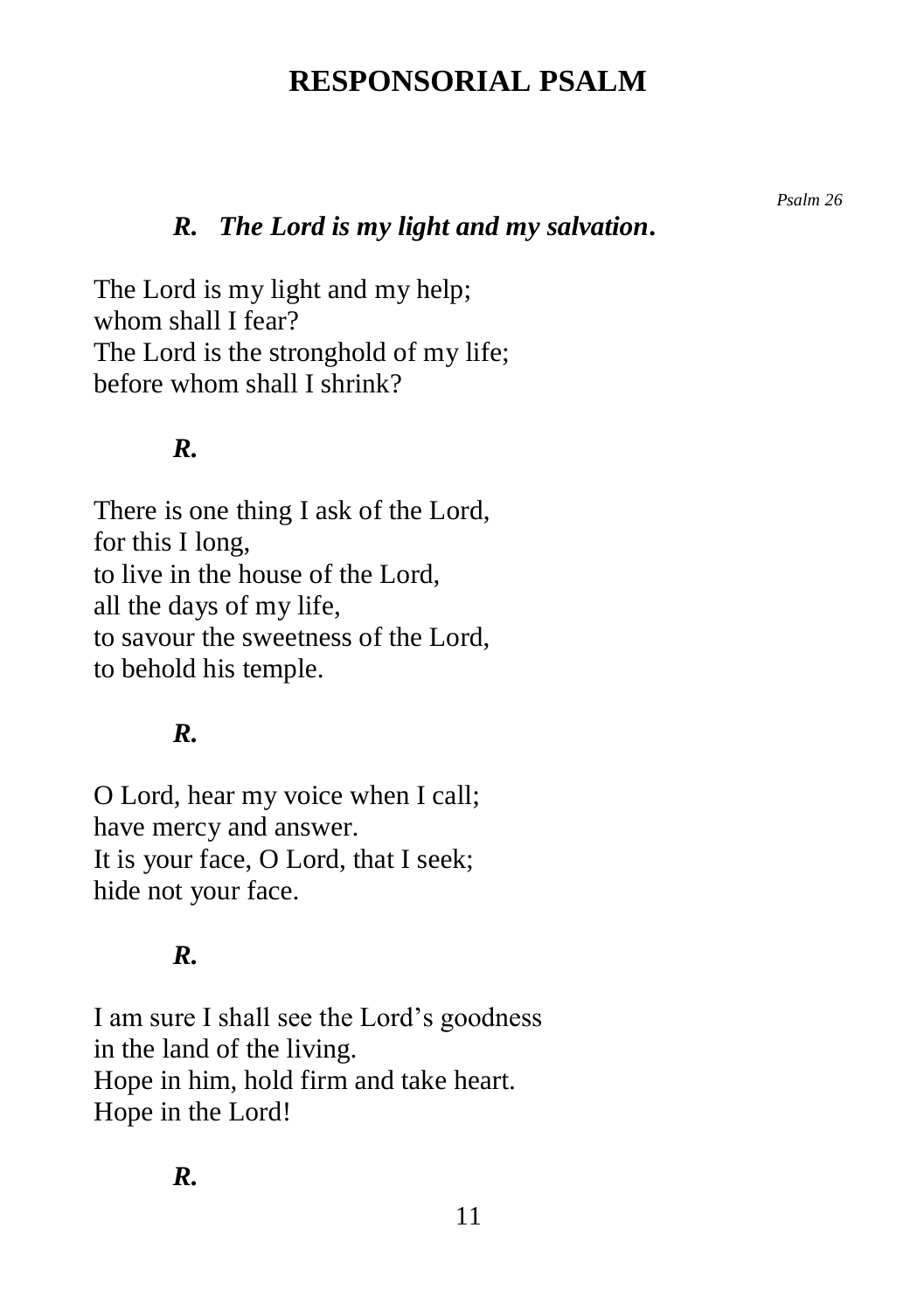*Psalm 121*

### *R.**Let us go rejoicing to the house of the Lord.*

I rejoiced when I heard them say: 'Let us go to God's house.' And now our feet are standing within your gates, O Jerusalem.

### *R.*

Jerusalem is built as a city strongly compact. It is there that the tribes go up, the tribes of the Lord.

### *R.*

For Israel's law it is, there to praise the Lord's name. There were set the thrones of judgement of the house of David.

### *R.*

For the peace of Jerusalem pray: 'Peace be to your homes! May peace reign in your walls, In your palaces, peace!'

#### *R.*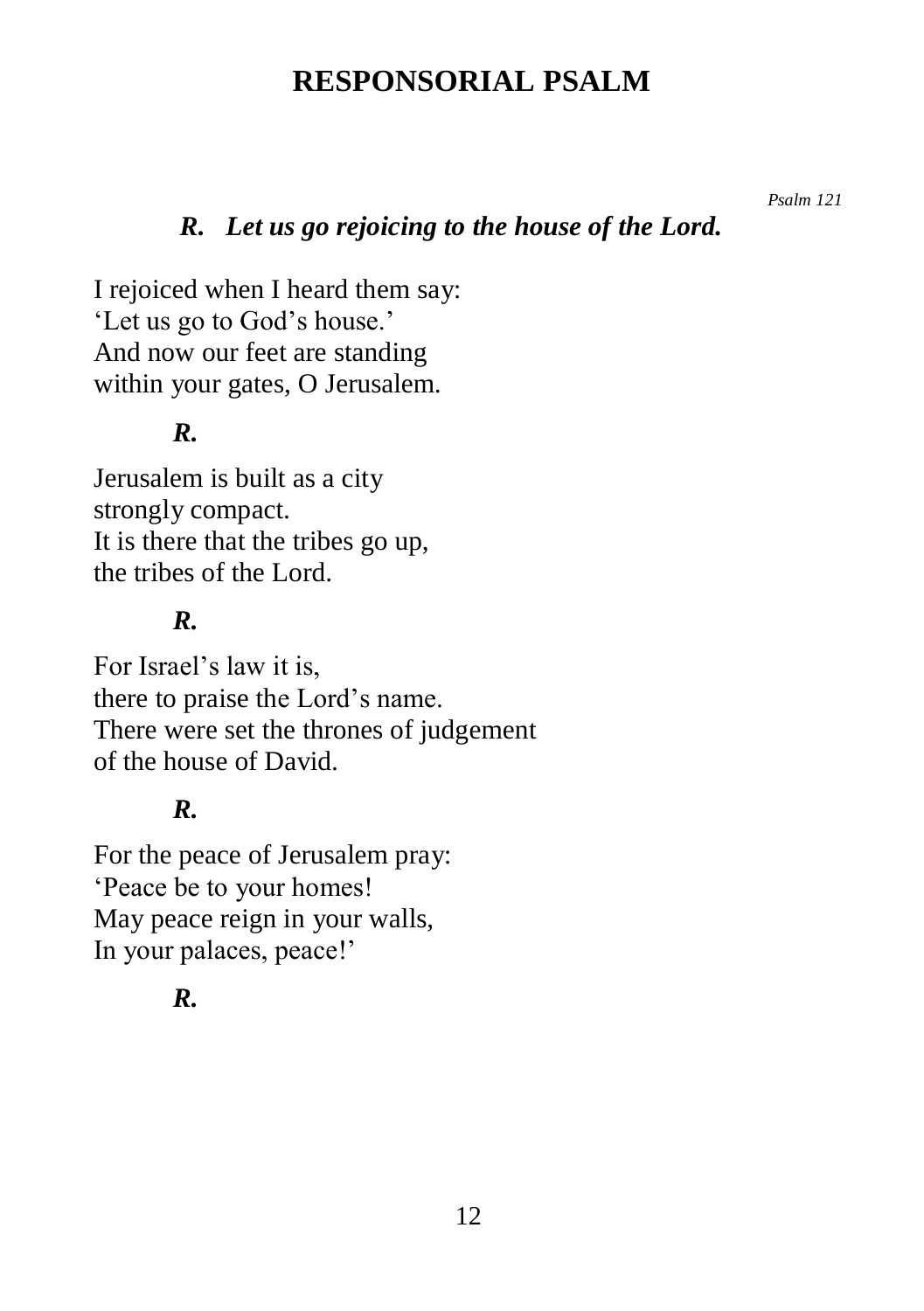*Psalm 142*

### *R.**O Lord, hear my prayer.*

Lord, listen to my prayer: turn your ear to my appeal. You are faithful, you are just; give answer. Do not call your servant to judgement for no one is just in your sight.

### *R.*

I remember the days that are past: I ponder all your works. I muse on what your hand has wrought and to you I stretch out my hands. Like a parched land my soul thirsts for you.

### *R.*

Lord, make haste and give me answer: for my spirit fails within me. In the morning let me know your love for I put my trust in you.

### *R.*

Teach me to do your will for you, O Lord, are my God. Let your good spirit guide me in ways that are level and smooth.

#### *R.*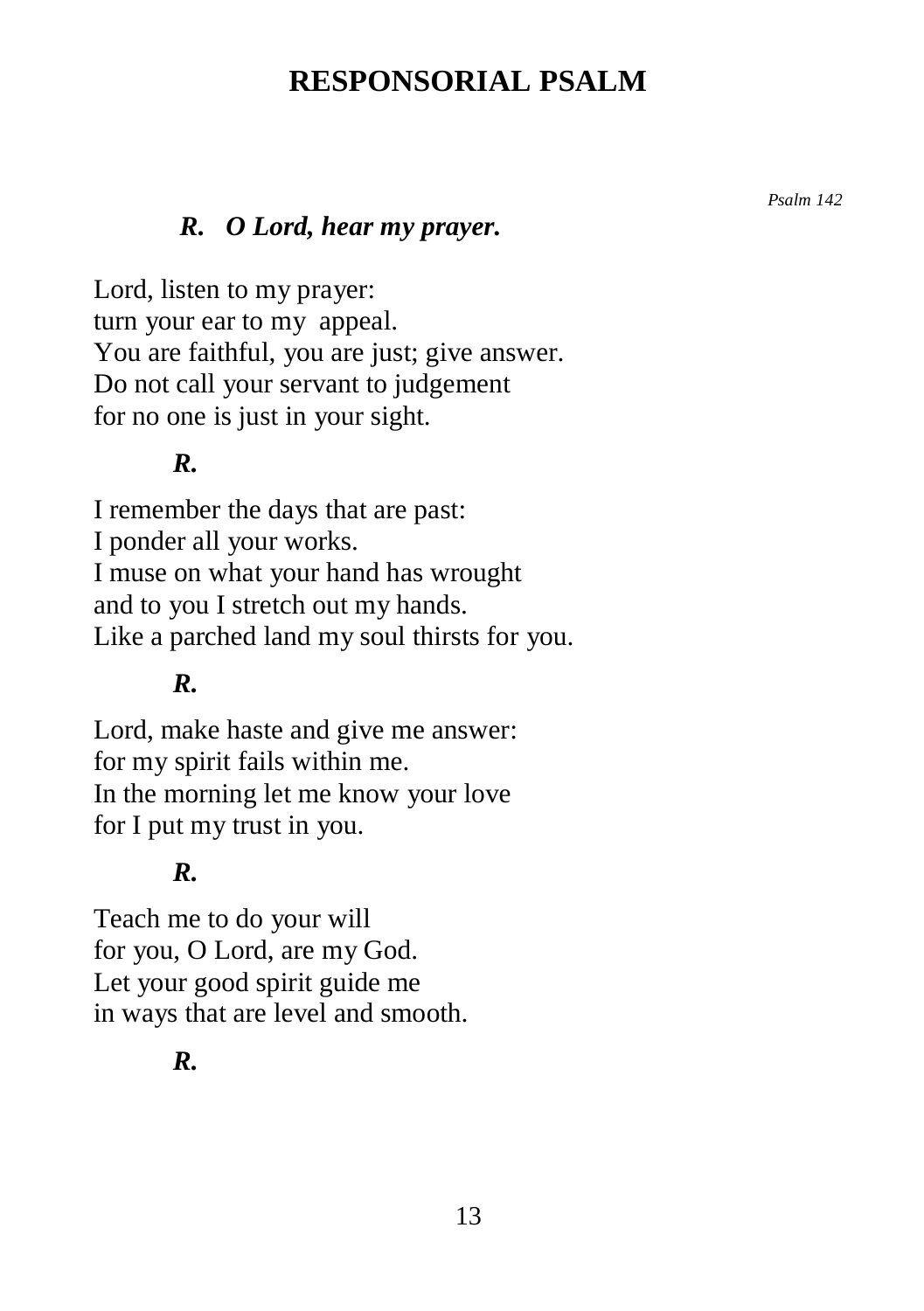A reading from the letter of Saint Paul to the Romans *6:3-4, 8-9*

You have been taught that when we were baptised into Christ Jesus we were baptised in his death; in other words, when we were baptised we went into the tomb with him and joined him in death, so that as Christ was raised from the dead by the Father's glory, we too might live a new life.

But we believe that having died with Christ we shall return to life with him: Christ, as we know, having been raised from the dead will never die again. Death has no power over him any more.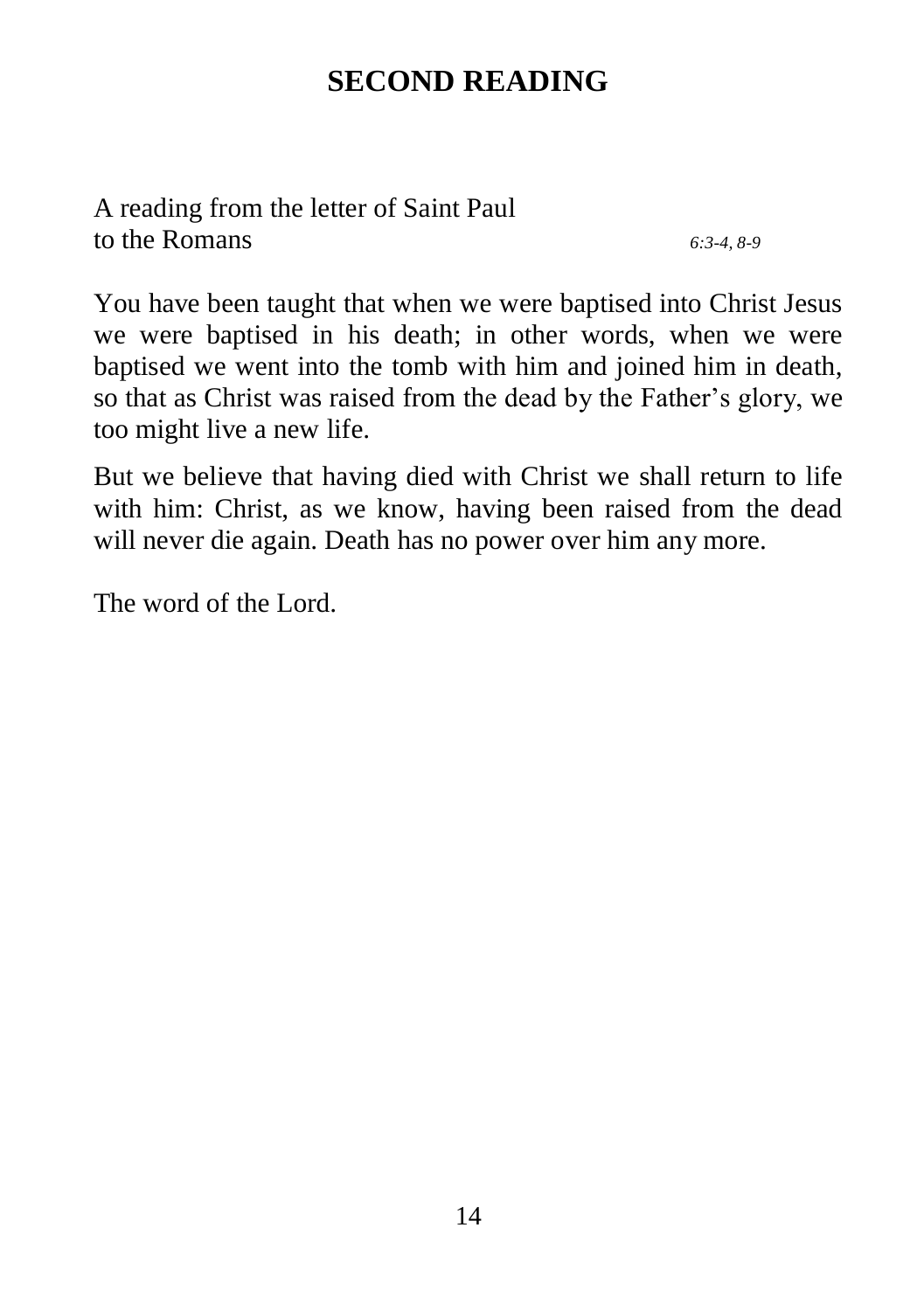A reading from the letter of Saint Paul To the Romans *8:31b-35, 37-39*

With God on our side who can be against us? Since he did not spare his own Son, but gave him up to benefit us all, we may be certain, after such a gift, that he will not refuse anything he can give. Could anyone accuse those that God has chosen? When God acquits, could anyone condemn? Could Christ Jesus? No! He not only died for us—he rose from the dead, and there at God's right hand he stands and pleads for us.

Nothing therefore can come between us and the love of Christ, even if we are troubled or worried, or being persecuted, or lacking food or clothing, or being threatened or even attacked. These are the trials through which we triumph, by the power of him who loved us.

For I am certain of this: neither death nor life, no angel, no prince, nothing that exists, nothing still to come, not any power, or height or the depth, nor any created thing, can ever come between us and the love of God made visible in Christ Jesus our Lord.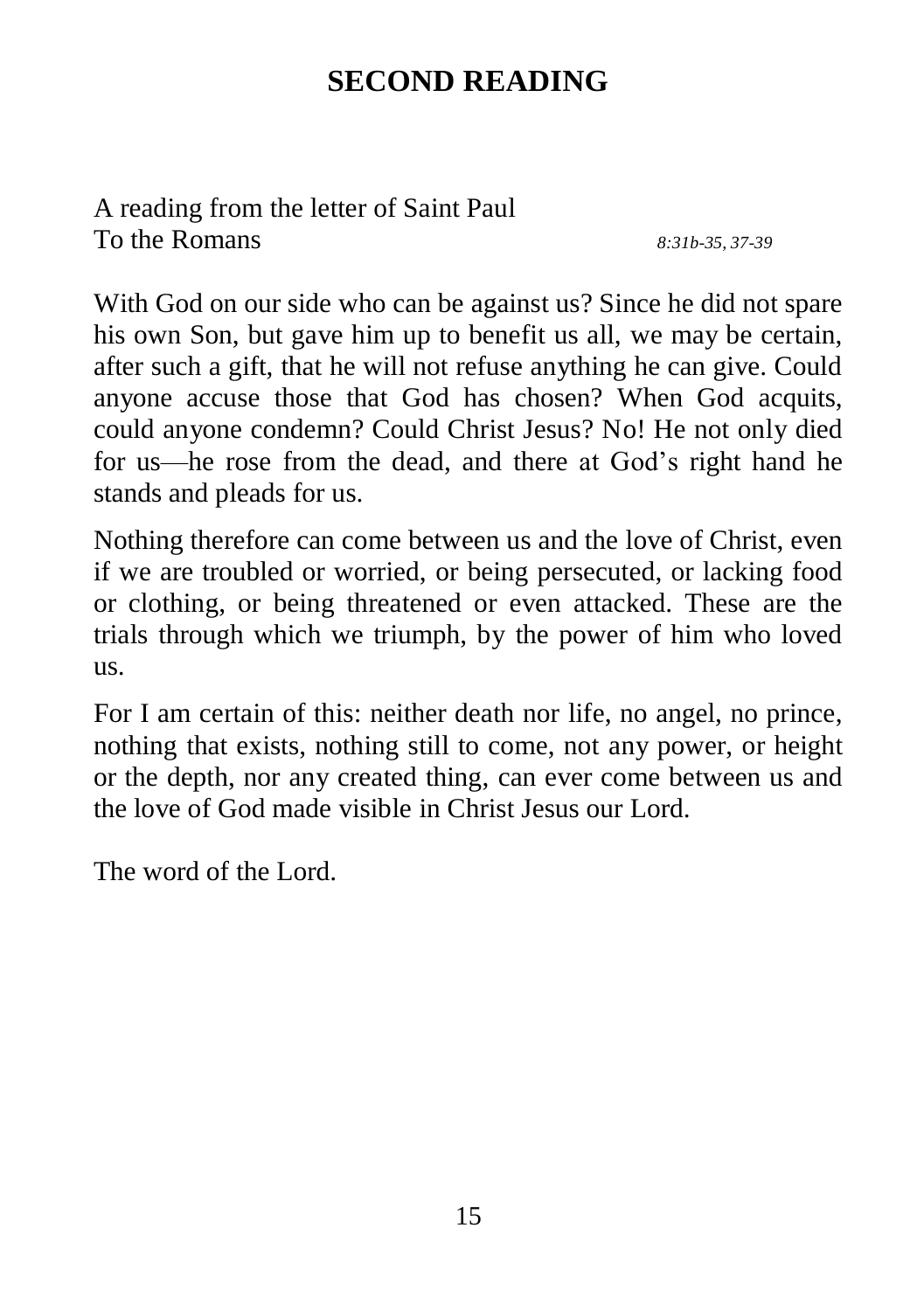A reading from the first letter of Saint Paul to the Corinthians *15:20-23*

Christ has in fact been raised from the dead, as the first–fruits of all who have fallen asleep. Death came through one man and in the same way the resurrection of the dead has come through one man. Just as all men die in Adam, so all men will be brought to life in Christ; but all of them in their proper order: Christ as the first– fruits, and then, after the coming of Christ, those who belong to him.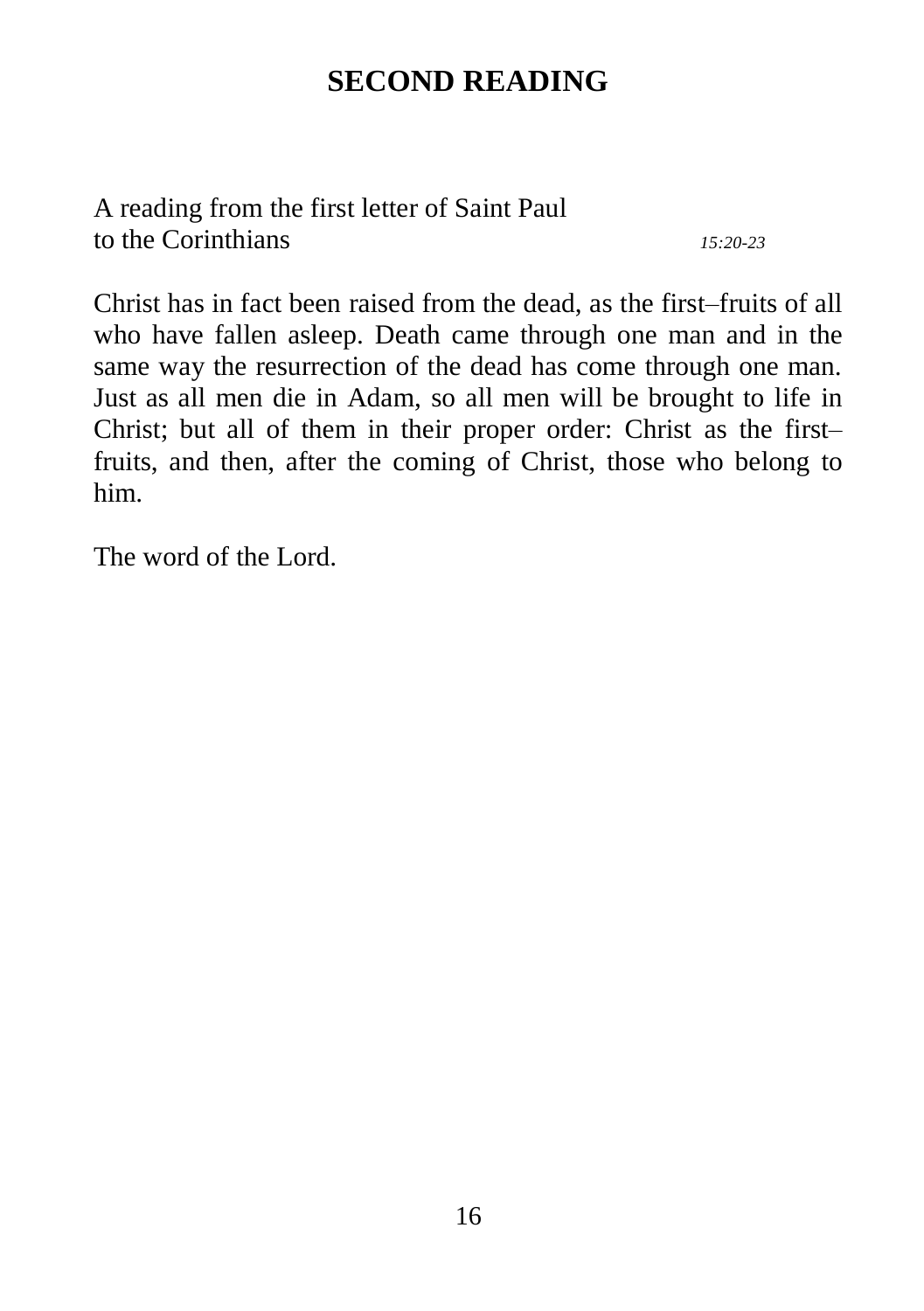A reading from the first letter of Saint Paul to the Corinthians *15:51-57*

Now I am going to tell you a mystery: we are not all going to fall asleep, but we are all going to be changed, instantly, in the twinkling of an eye, when the last trumpet sounds. The trumpet is going to sound, and then the dead will be raised imperishable, and we shall be changed, because this perishable nature of ours must put on imperishability, this mortal nature must put on immortality.

And after this perishable nature has put on imperishability and this mortal nature has put on immortality, then will the words of scripture come true: Death is swallowed up in victory. Death, where is your victory? Death, where is your sting? The sting of death is sin, and the power of sin comes from the Law. Thank God, then, for giving us the victory through Jesus Christ our Lord.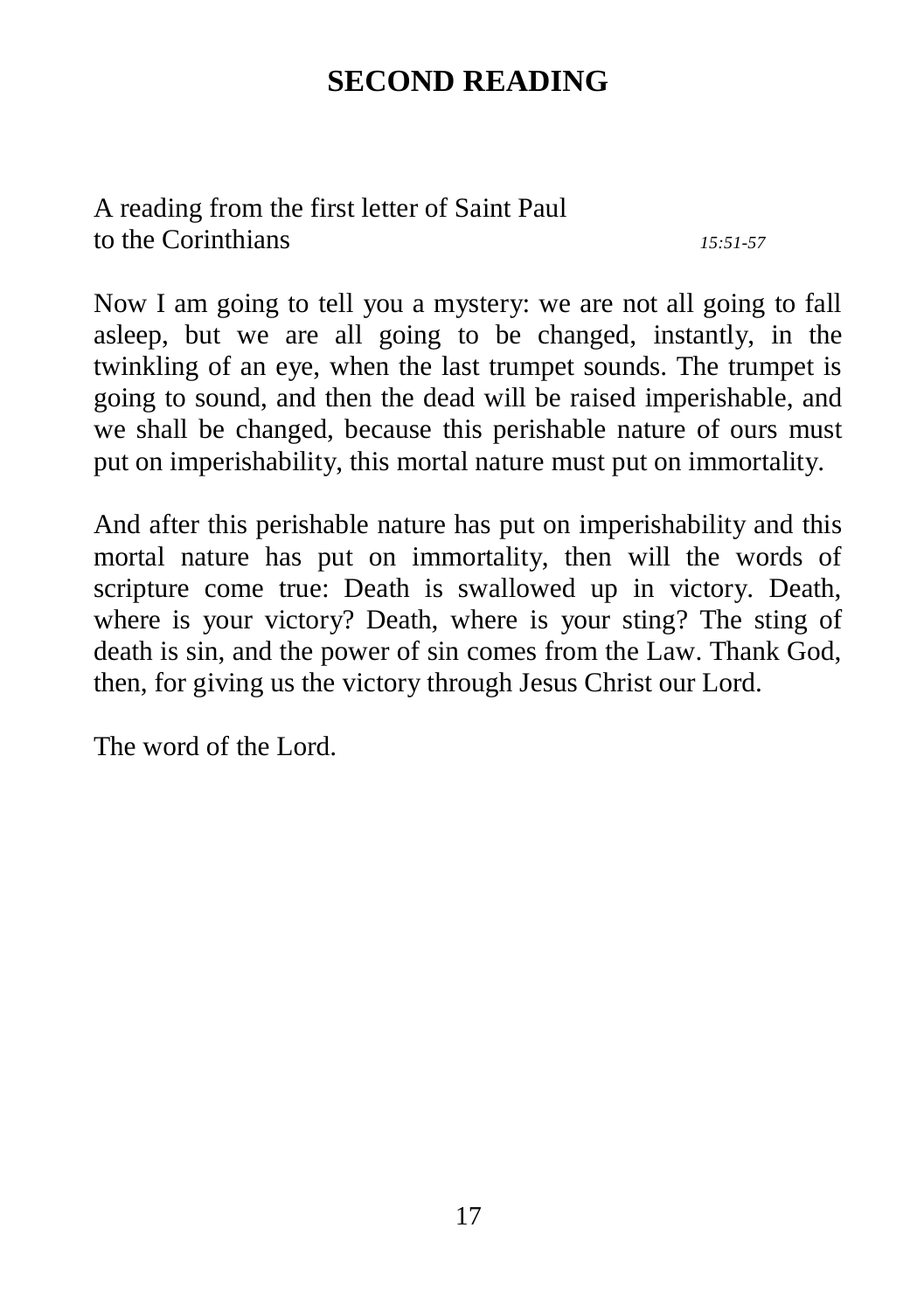A reading from the letter of Saint Paul to the Ephesians *1:3-5*

Blessed be God the Father of our Lord Jesus Christ,

who has blessed us with all the spiritual blessings of heaven in Christ.

Before the world was made, he chose us, chose us in Christ, to be holy and spotless, and to live through love in his presence, determining that we should become his adopted sons, through Jesus Christ.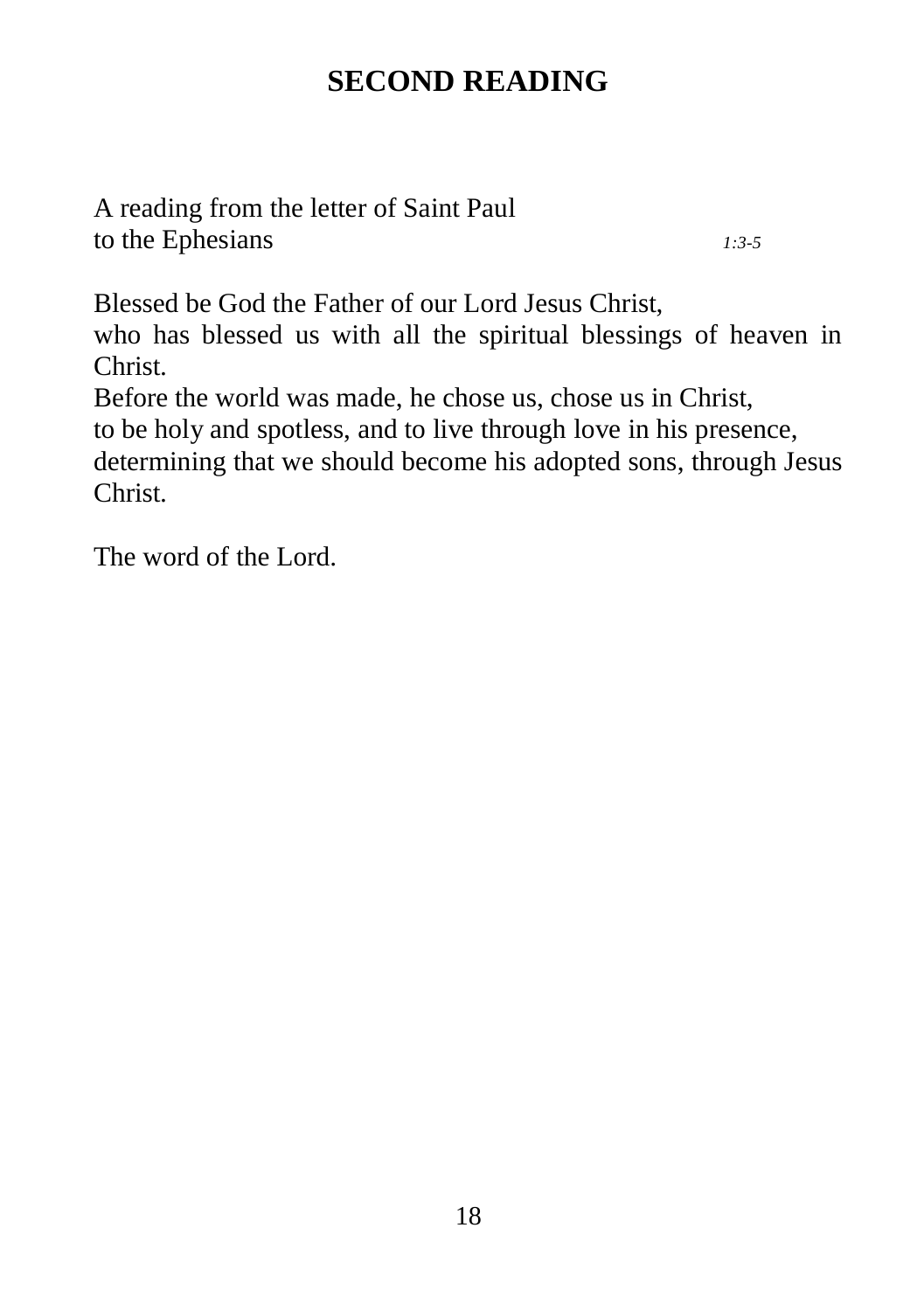A reading from the letter of Saint Paul to the Philippians *3:20-21*

For us, our homeland is in heaven, and from heaven comes the saviour we are waiting for, the Lord Jesus Christ, and he will transfigure these wretched bodies of ours into copies of his glorious body. He will do that by the same power with which he can subdue the whole of the universe.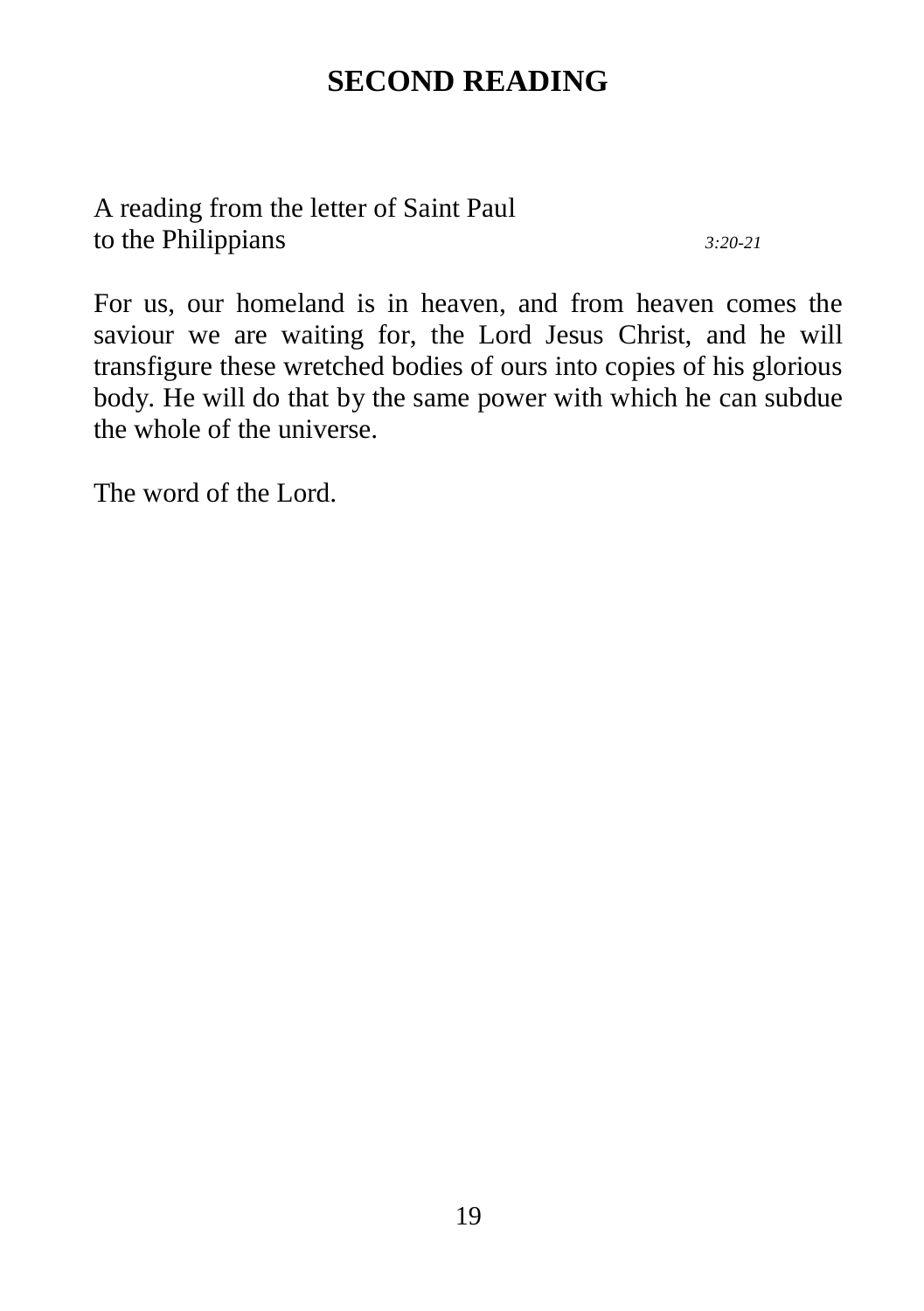A reading from the second letter of Saint Paul to Timothy *2:8-13*

Remember the Good News that I carry, 'Jesus Christ risen from the dead, sprung from the race of David'; it is on account of this that I have my own hardships to bear, even to being chained like a criminal–but they cannot be chain up the God's News. So I bear it all for the sake of those who are chosen, so that in the end they may have the salvation that is in Christ Jesus and the eternal glory that comes with it.

Here is a saying that you can rely on:

If we have died with him, then we shall live with him. If we hold firm, then we shall reign with him. If we disown him, then he will disown us. We may be unfaithful, but he is always faithful. for he cannot disown his own self.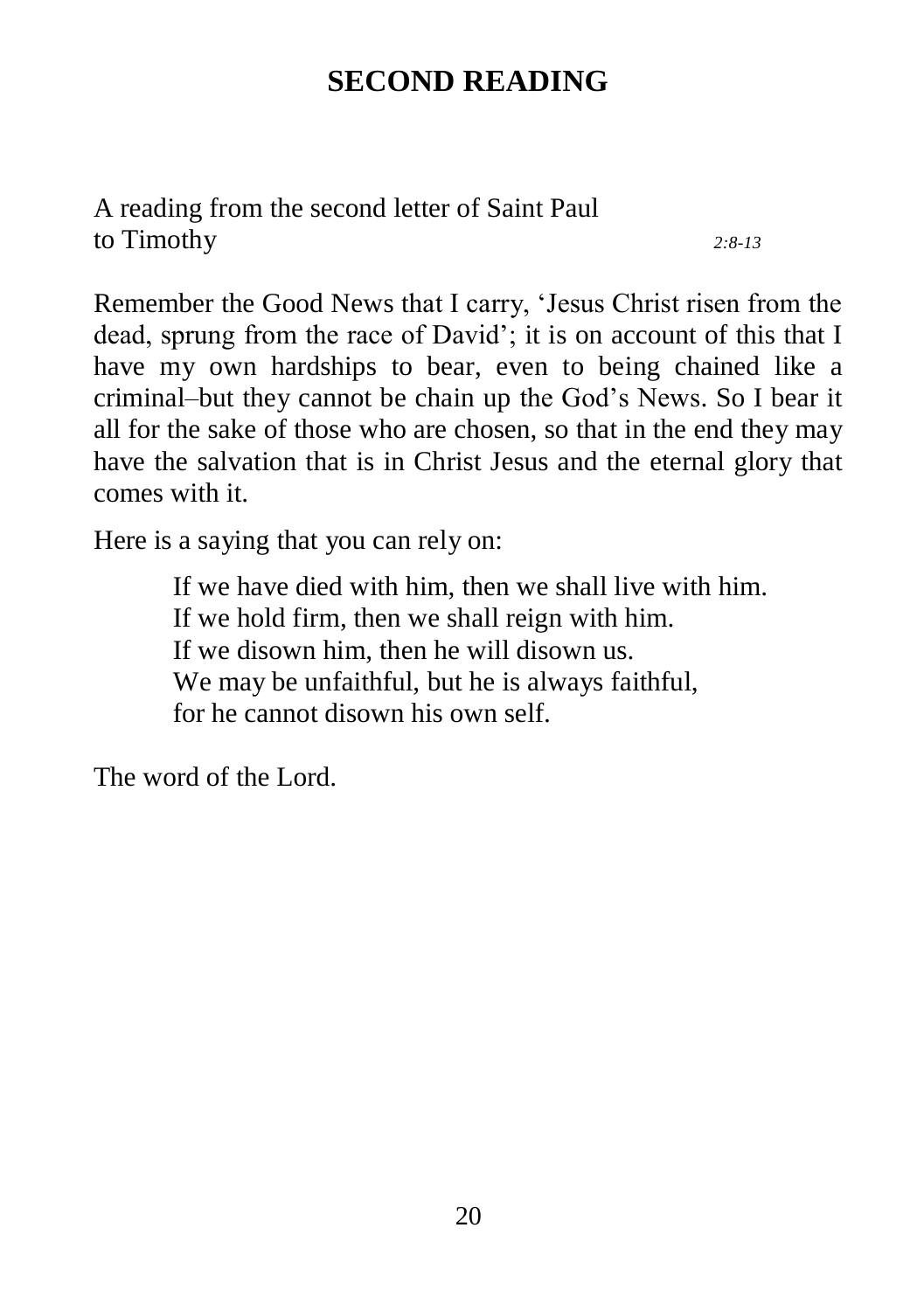A reading from the first letter of Saint John *3:1-2* You must see what great love the Father has lavished on us by letting us be called God's children which is what we are! The reason why the world does not acknowledge us is that it did not acknowledge him. My dear friends, we are already God's children, but what we shall be in the future has not yet been revealed. We are well aware that when he appears we shall be like him, because we shall see him as he really is.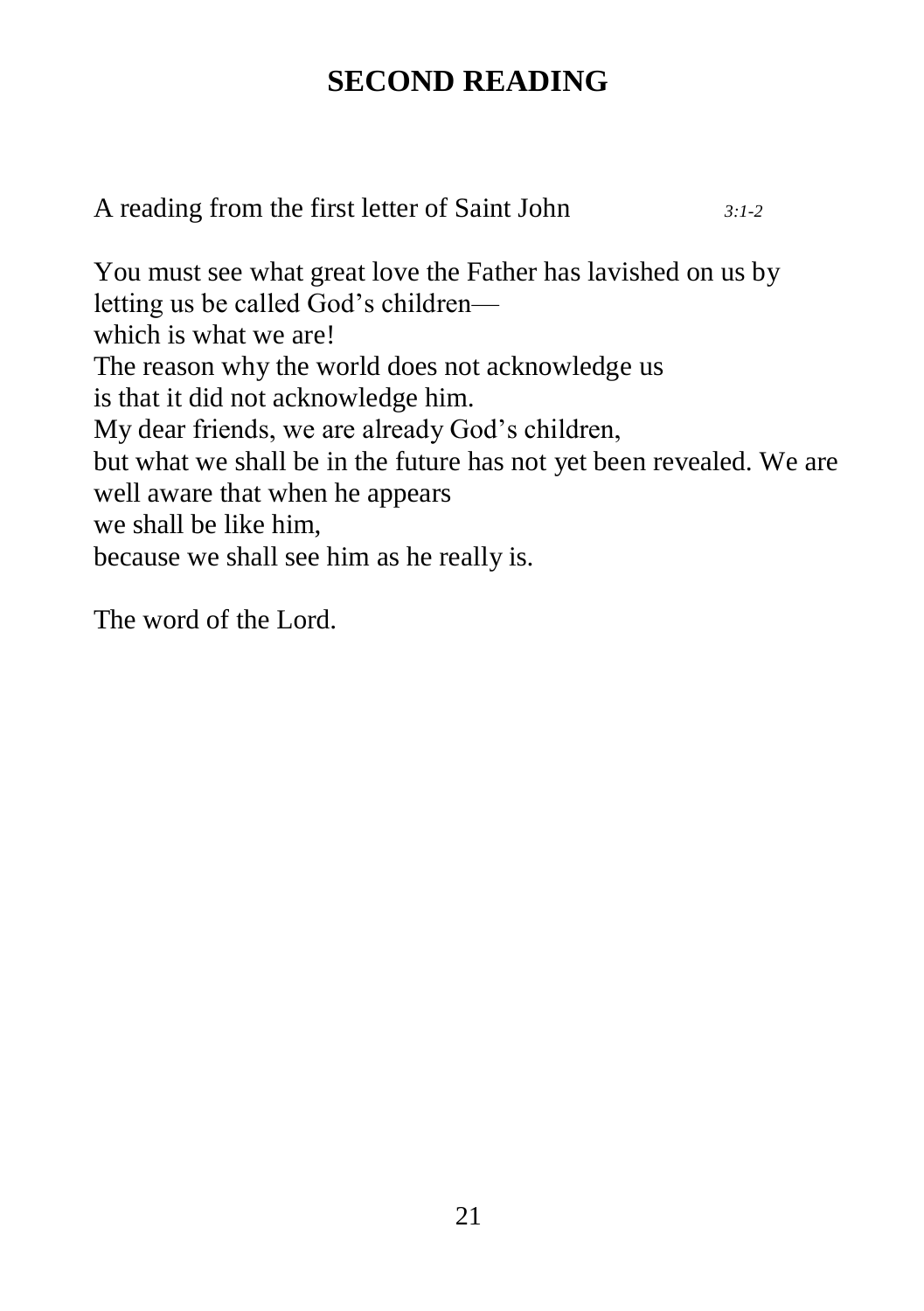| A reading from the first letter of Saint John | $3:14-16$ |
|-----------------------------------------------|-----------|
|-----------------------------------------------|-----------|

We are well aware that we have passed over from death to life because we love one another. Whoever does not love, remains in death. All who hate a brother or sister are murderers, and you are well aware that murderers do not have eternal life remaining in them. This is the proof of love, that he laid down his life for us, and we too ought to lay down our lives for one another.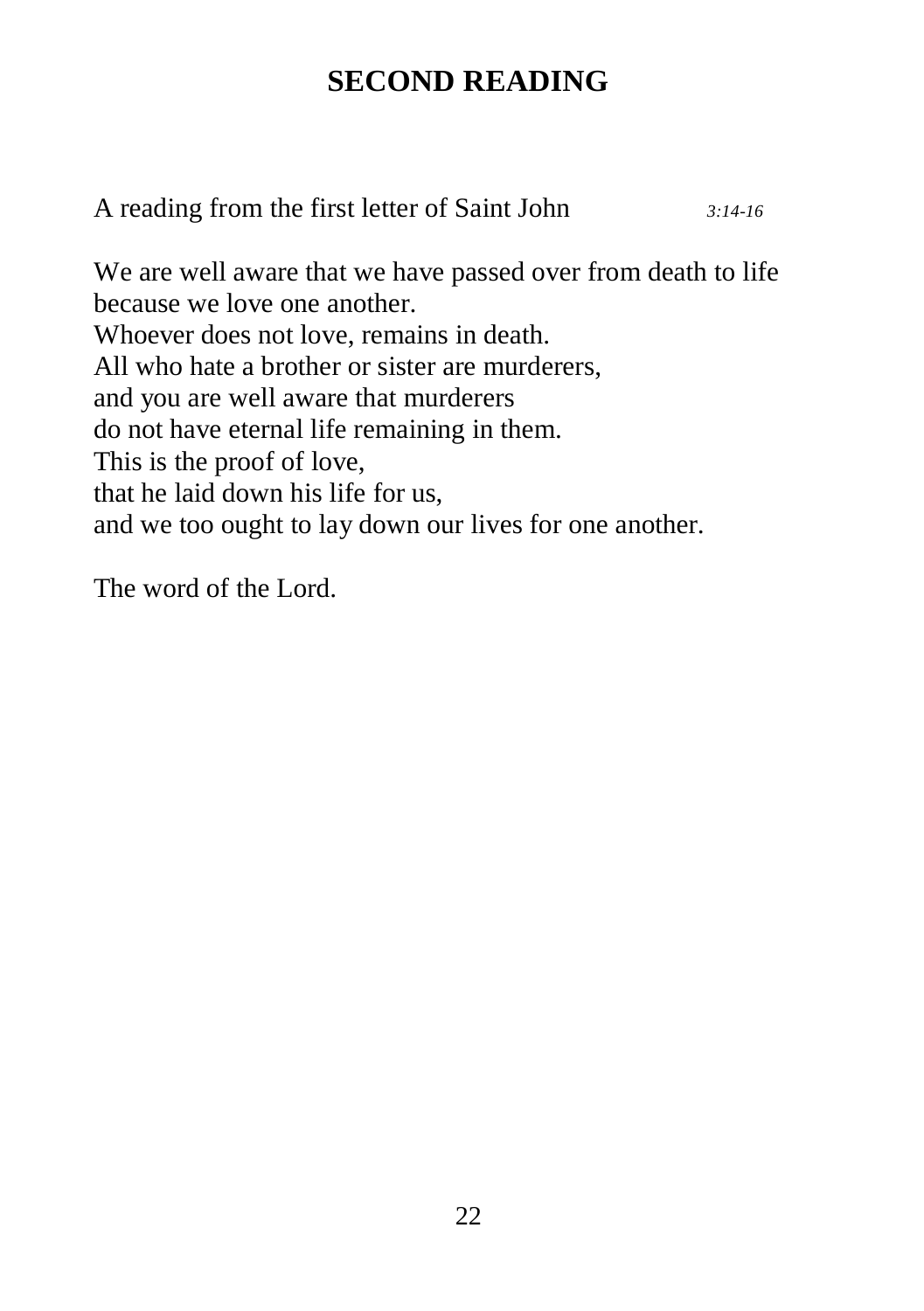*(Read by the priest)*

A reading from the holy Gospel according to Matthew *5:1-12*

Seeing the crowds, he went onto the mountain. And when he was seated his disciples came to him. Then he began to speak. This is what he taught them:

> How blessed are the poor in spirit: the kingdom of Heaven is theirs. Blessed are the gentle: they shall have the earth as inheritance. Blessed are those who mourn: they shall be comforted. Blessed are those who hunger and thirst for uprightness: they shall have their fill. Blessed are the merciful: they shall have mercy shown them. Blessed are the pure in heart: they shall see God. Blessed are the peacemakers: they shall be recognised as children of God. Blessed are those who are persecuted in the cause of uprightness: the kingdom of Heaven is theirs.

'Blessed are you when people abuse you and persecute you and speak all kinds of calumny against you falsely on my account. Rejoice and be glad, for your reward will be great in heaven; this is how they persecuted the prophets before you.'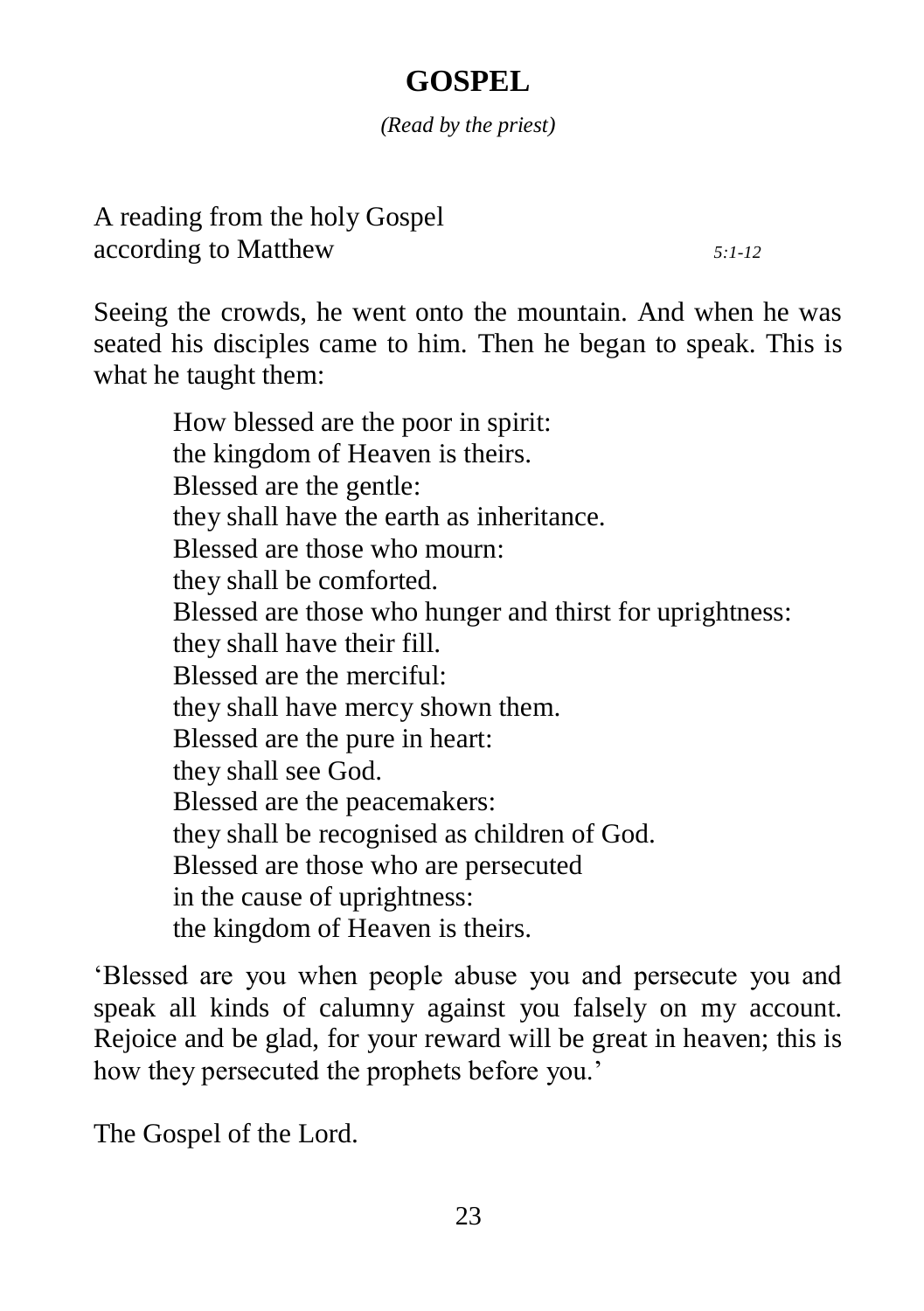*(Read by the priest)*

A reading from the holy Gospel according to Matthew *11:25-30*

At that time Jesus exclaimed, 'I bless you, Father, Lord of heaven and of earth, for hiding these things from the learned and the clever and revealing them to little children. Yes, Father, for that is what it pleased you to do. Everything has been entrusted to me by my Father; and no one knows the Son except the Father, just as no one knows the Father except the Son and those to whom the Son chooses to reveal him.

'Come to me, all you who labour and are overburdened, and I will give you rest. Shoulder my yoke and learn from me, for I am gentle and humble in heart, and you will find rest for your souls. Yes, my yoke is easy and my burden light.'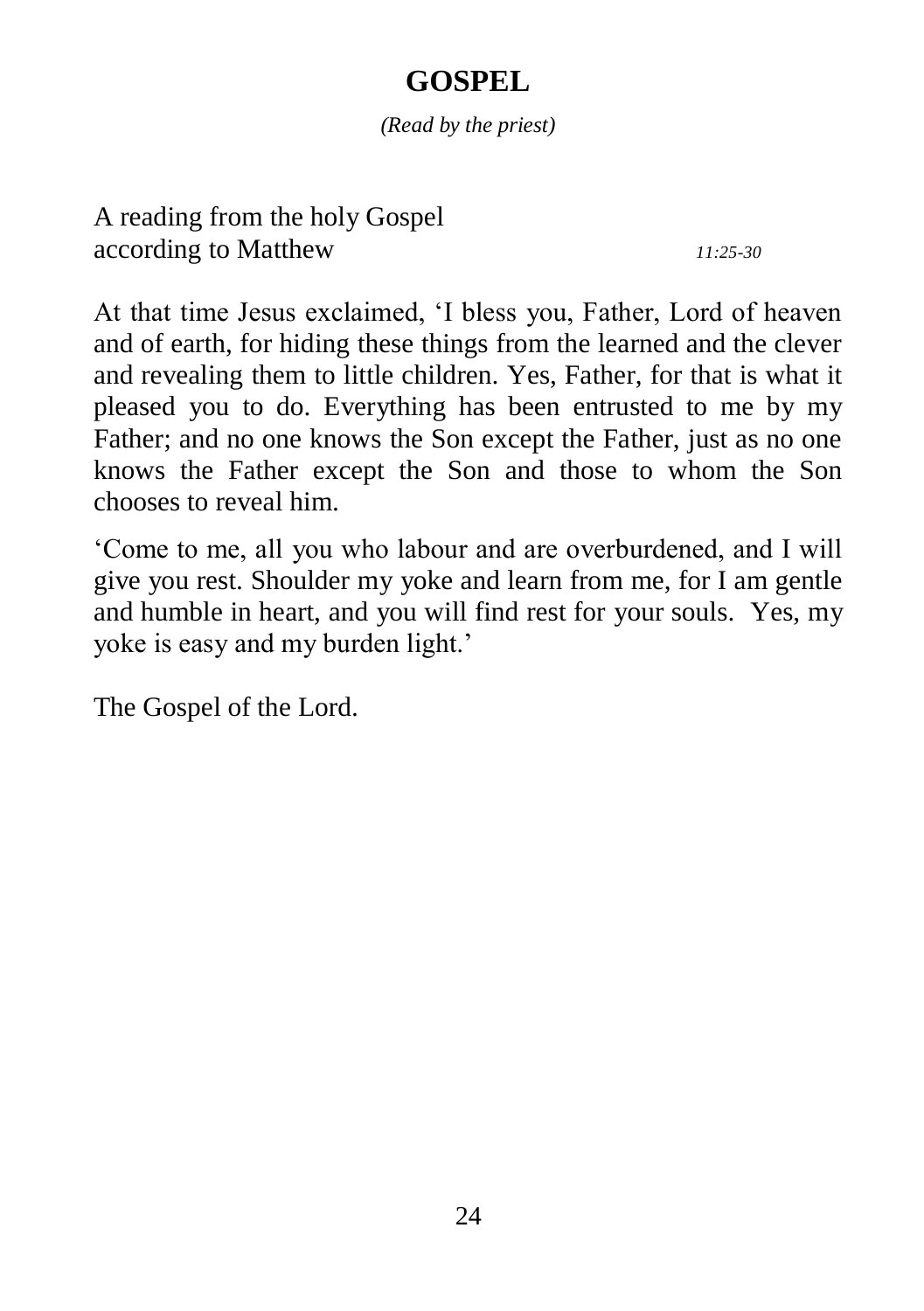*(Read by the priest)*

A reading from the holy Gospel according to Matthew *11:25-30*

Jesus spoke this parable to his disciples:

'The kingdom of Heaven will be like this: Ten wedding attendants took their lamps and went to meet the bridegroom. Five of them were foolish and five were sensible: the foolish ones, though they took their lamps, took no oil with them, whereas the sensible ones took flasks of oil as well as their lamps. The bridegroom was late, and they all grew drowsy and fell asleep. But at midnight there was a cry, "Look! The bridegroom! Go out and meet him." Then all those wedding attendants woke up and trimmed their lamps, and the foolish ones said to the sensible ones, "Give us some of your oil: our lamps are going out." But they replied, "There may not be enough for us and for you; you had better go to those who sell it and buy some for yourselves." They had gone off to buy it when the bridegroom arrived. Those who were ready went in with him to the wedding hall and the door was closed. The other attendants arrived later. "Lord, Lord," they said, "open the door for us." But he replied, "In truth I tell you, I do not know you." So stay awake, because you do not know either the day or the hour.'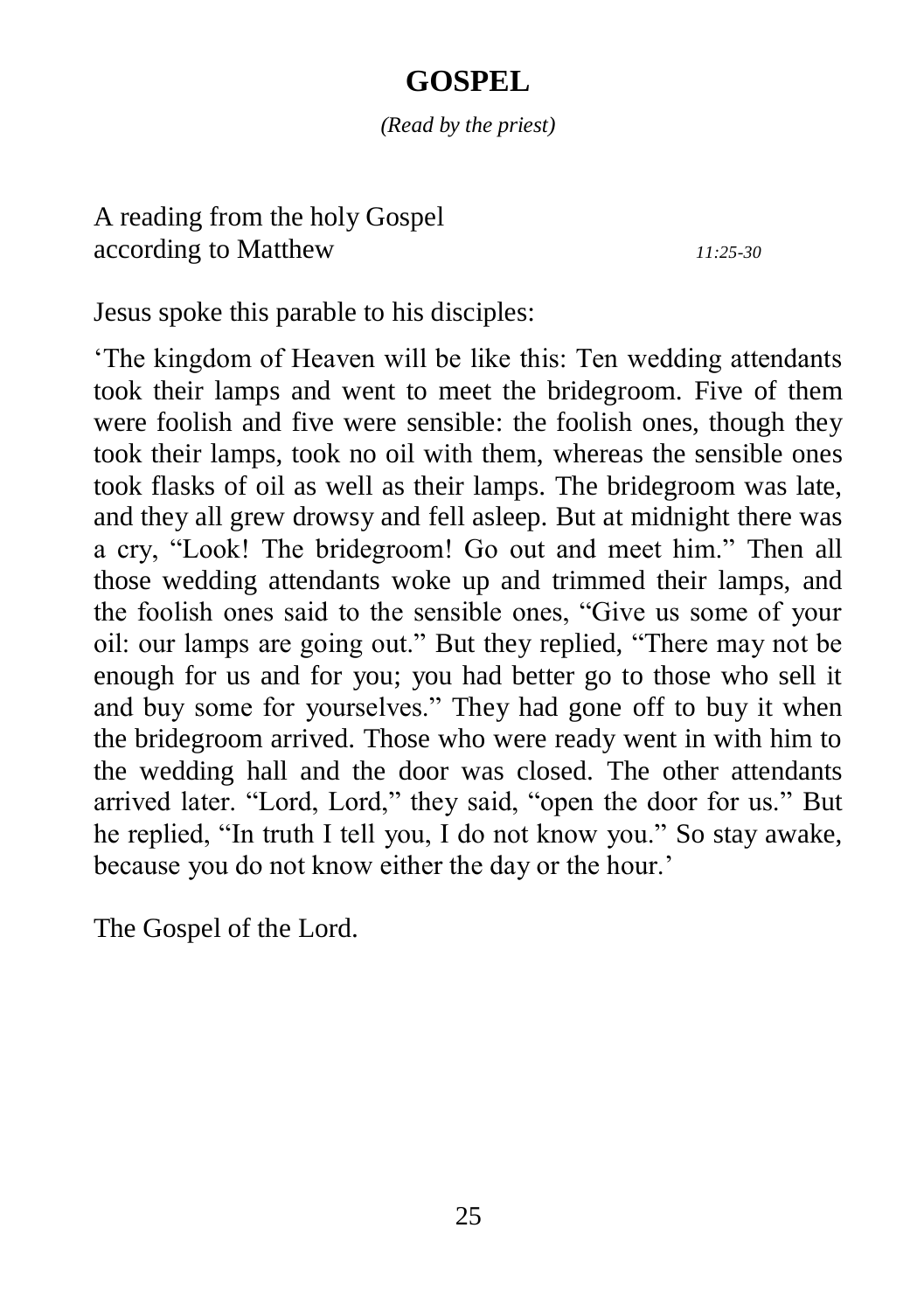*(Read by the priest)*

A reading from the holy Gospel according to Mark *10:13-16*

People were bringing little children to him, for him to touch them. The disciples scolded them, but when Jesus saw this he was indignant and said to them, 'Let the little children come to me; do not stop them; for it is to such as these that the kingdom of God belongs. In truth I tell you, anyone who does not welcome the kingdom of God like a little child will never enter it.' Then he embraced them, laid his hands on them and gave them his blessing.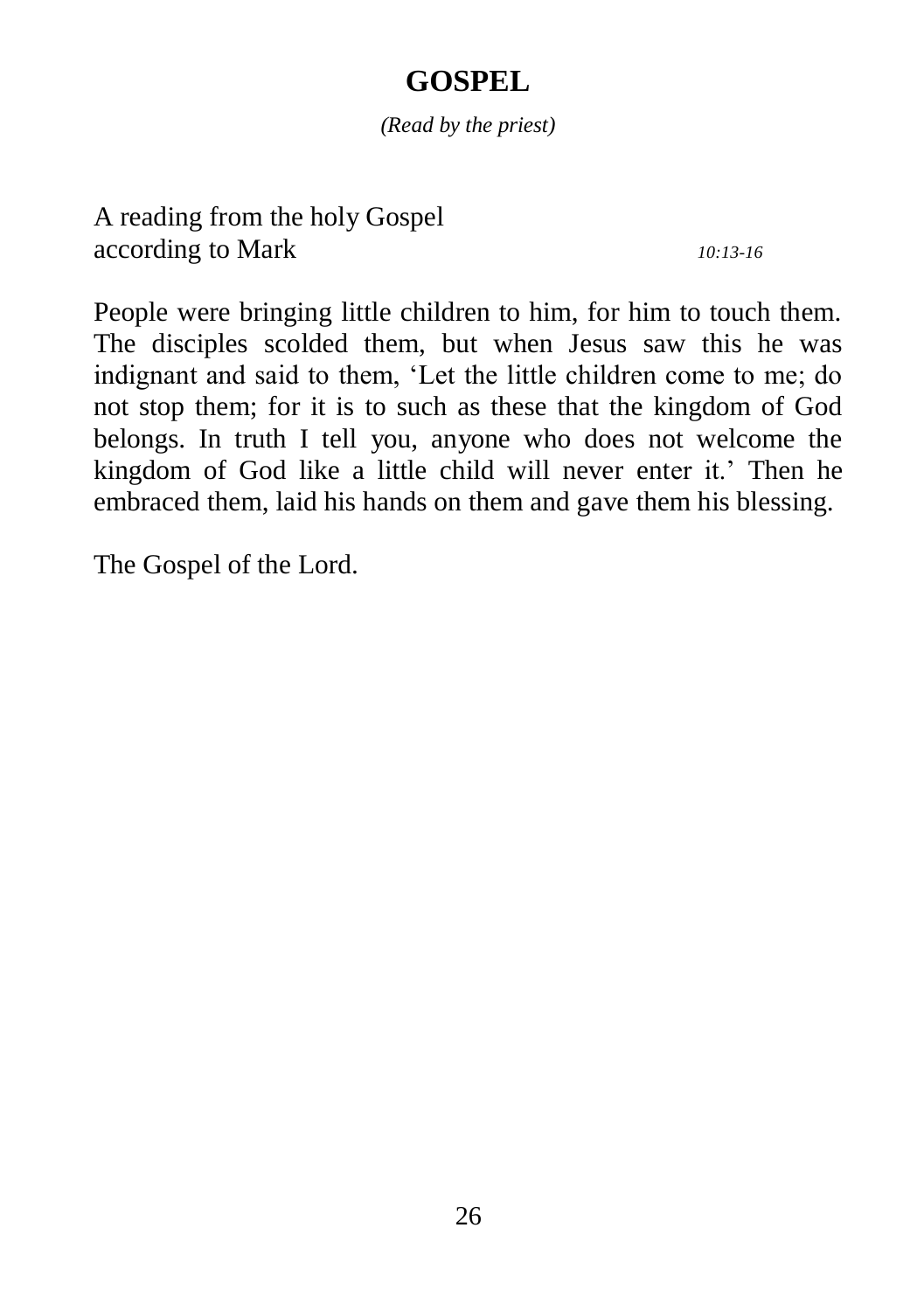#### *(Read by the priest)*

A reading from the holy Gospel according to Luke *7:11-17*

Jesus went to a town called Nain, accompanied by his disciples and a great number of people. Now when he was near the gate of the town there was a dead man being carried out, the only son of his mother, and she was a widow. And a considerable number of the townspeople was with her. When the Lord saw her he felt sorry for her and said to her, 'Don't cry.' Then he went up and touched the bier and the bearers stood still, and he said, 'Young man, I tell you: get up.' And the dead man sat up and began to talk, and Jesus gave him to his mother. Everyone was filled with awe and glorified God saying, 'A great prophet has risen up among us; God has visited his people.' And this view of him spread throughout Judaea and all over the countryside.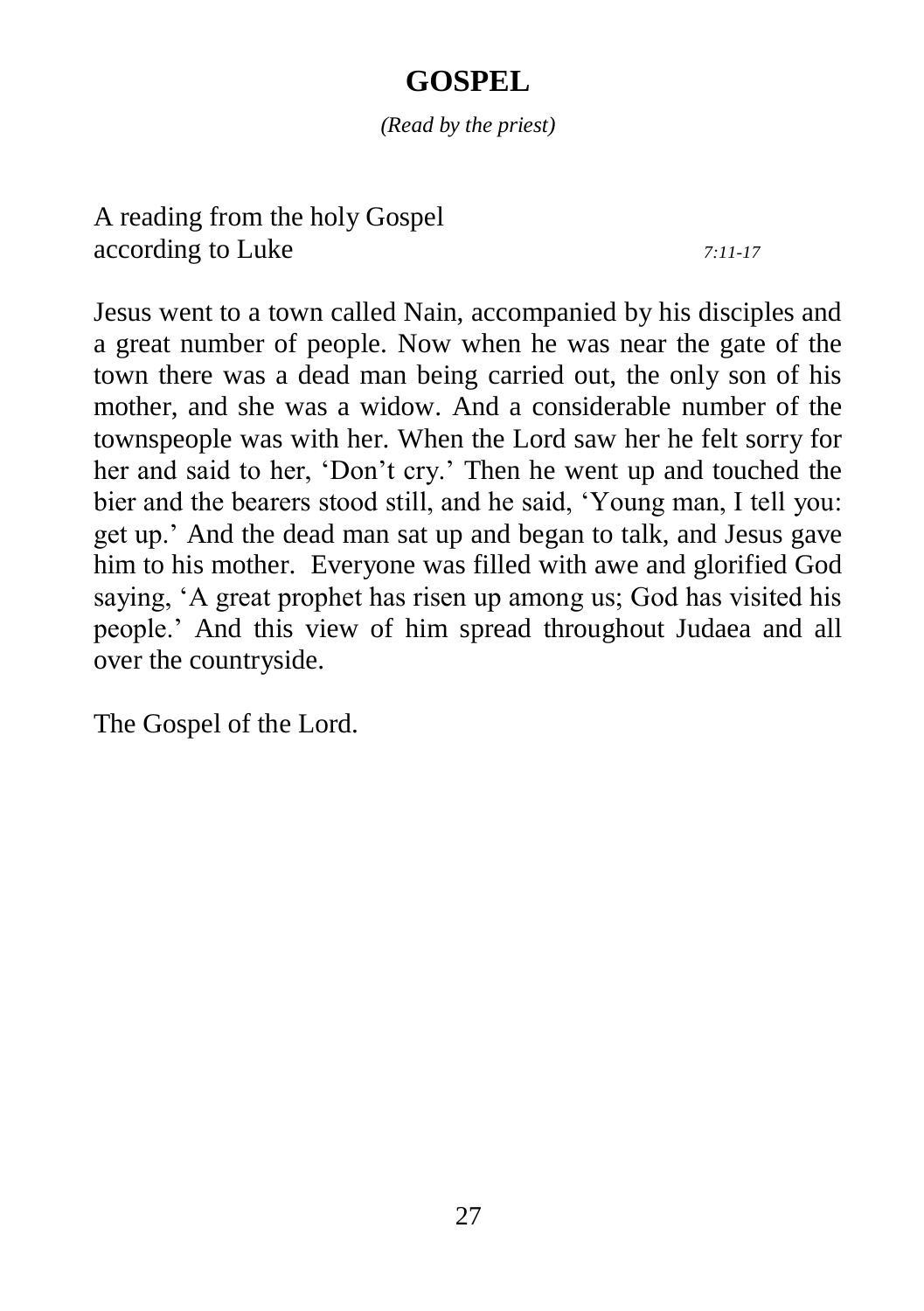*(Read by the priest)*

A reading from the holy Gospel according to Luke *12:35-40*

Jesus said to his disciples: 'See that you have your belts done up and your lamps lit. Be like people waiting for their master to return from the wedding feast, ready to open the door as soon as he comes and knocks. Blessed those servants whom the master finds awake when he comes. In truth I tell you, he will do up his belt, sit them down at table and wait on them. It may be in the second watch that he comes, or in the third, but blessed are those servants if he finds them ready. You may be quite sure of this, that if the householder had known at what time the burglar would come, he would not have let anyone break through the wall of his house. You too must stand ready, because the Son of man is coming at an hour you do not expect.'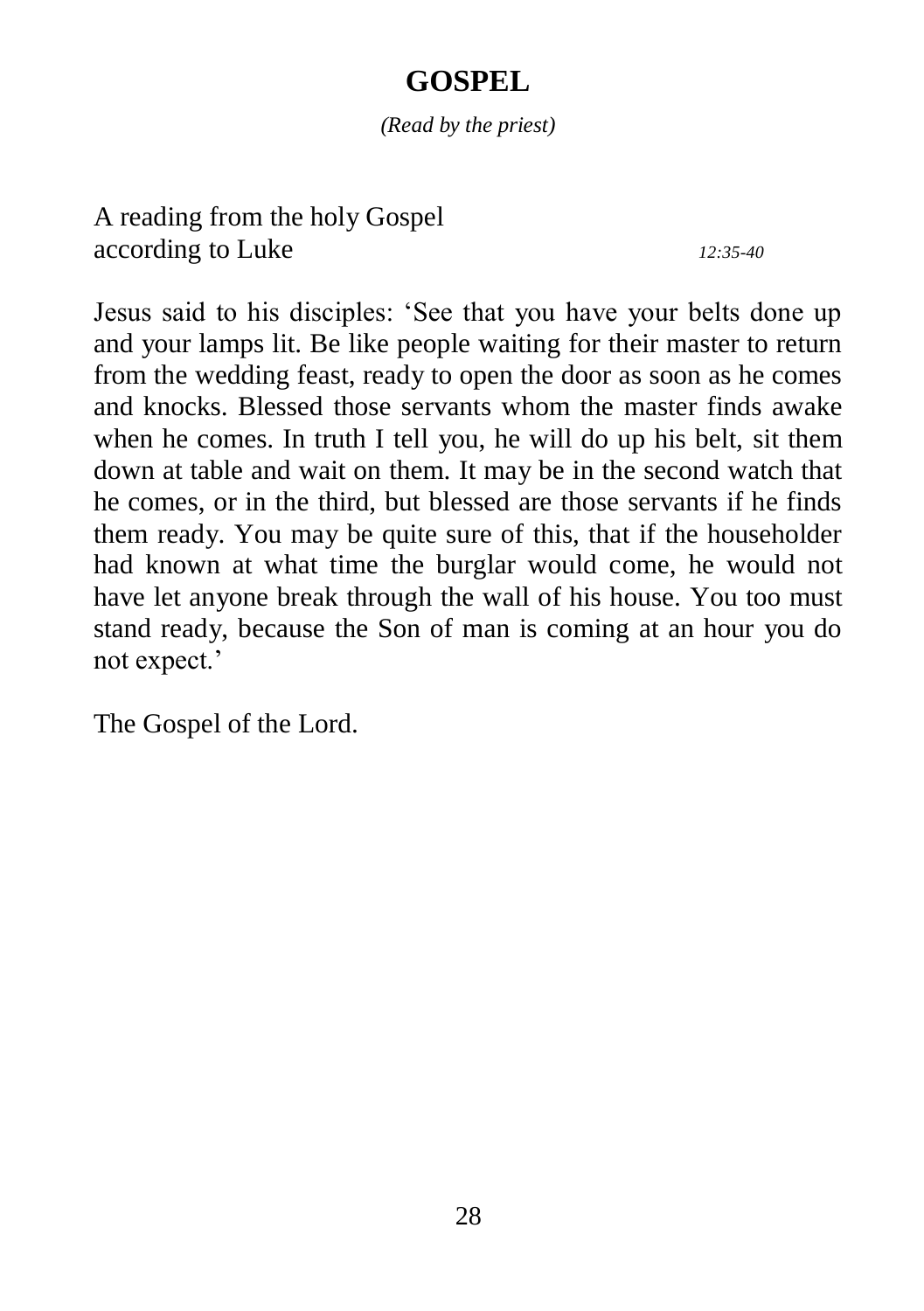*(Read by the priest)*

A reading from the holy Gospel according to Luke *23:33, 39-43*

When they reached the place called The Skull, there they crucified him and the two criminals, one on his right, the other on his left.

One of the criminals hanging there abused him: 'Are you not the Christ? Save yourself and us as well.' But the other spoke up and rebuked him. 'Have you no fear of God at all?' he said. 'You got the same sentence as he did, but in our case we deserved it: we are paying for what we did. But this man has done nothing wrong.' Then he said, 'Jesus, remember me when you come into your kingdom.' He answered him, 'In truth I tell you, today you will be with me in paradise.'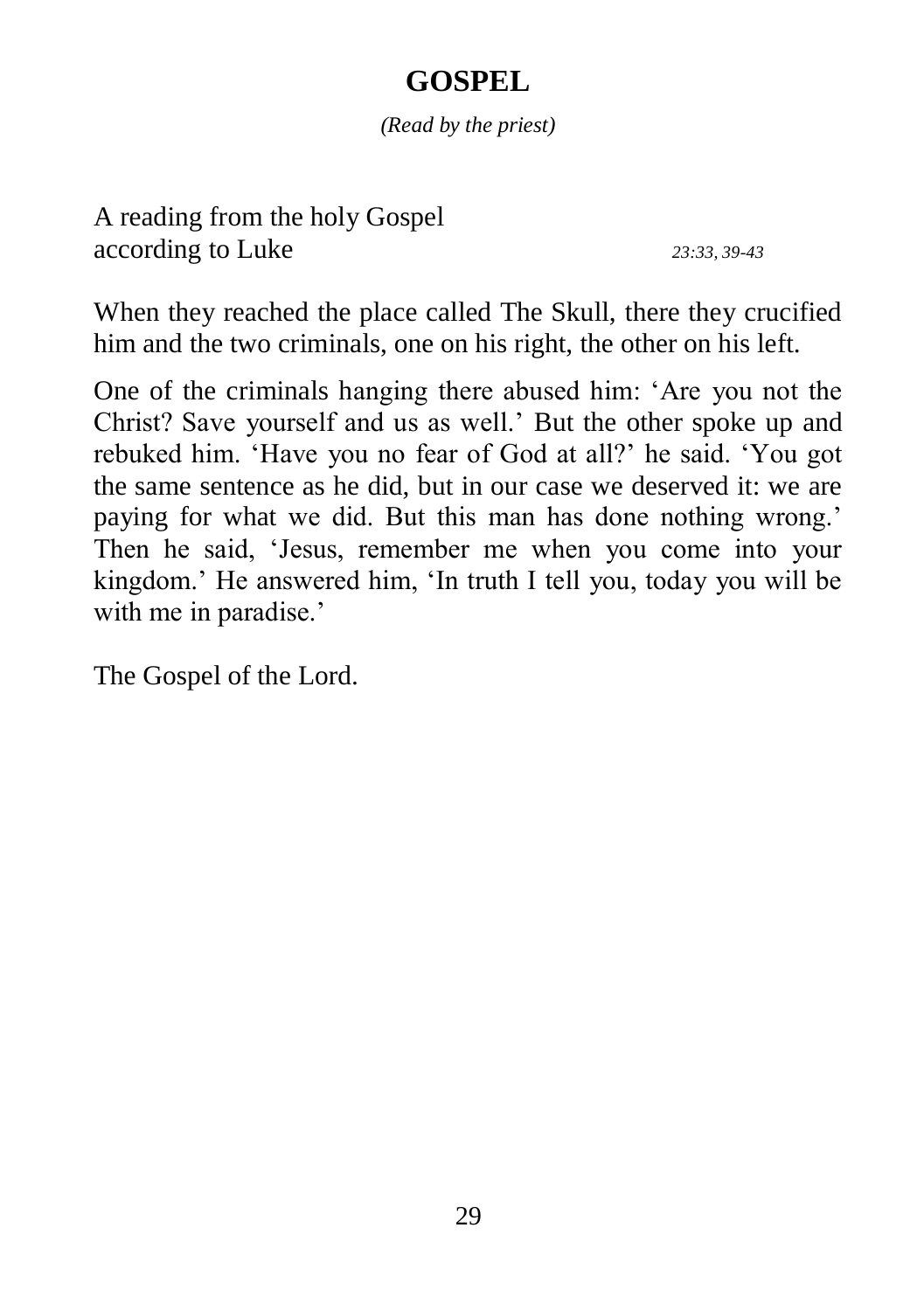*(Read by the priest)*

A reading from the holy Gospel according to Luke *24:13-16, 28-35*

Now that very same day, two of them were on their way to a village called Emmaus, seven miles from Jerusalem, and they were talking together about all that had happened. And it happened that as they were talking together and discussing it, Jesus himself came up and walked by their side; but their eyes were prevented from recognising him.

When they drew near to the village to which they were going, he made as if to go on; but they pressed him to stay with them saying, 'It is nearly evening, and the day is almost over.' So he went in to stay with them. Now while he was with them at table, he took the bread and said the blessing; then he broke it and handed it to them. And their eyes were opened and they recognised him; but he had vanished from their sight. Then they said to each other, 'Did not our hearts burn within us as he talked to us on the road and explained the scriptures to us?'

They set out that instant and returned to Jerusalem. There they found the Eleven assembled together with their companions, who said to them, 'The Lord has indeed risen and has appeared to Simon.' Then they told their story of what had happened on the road and how they had recognised him at the breaking of bread.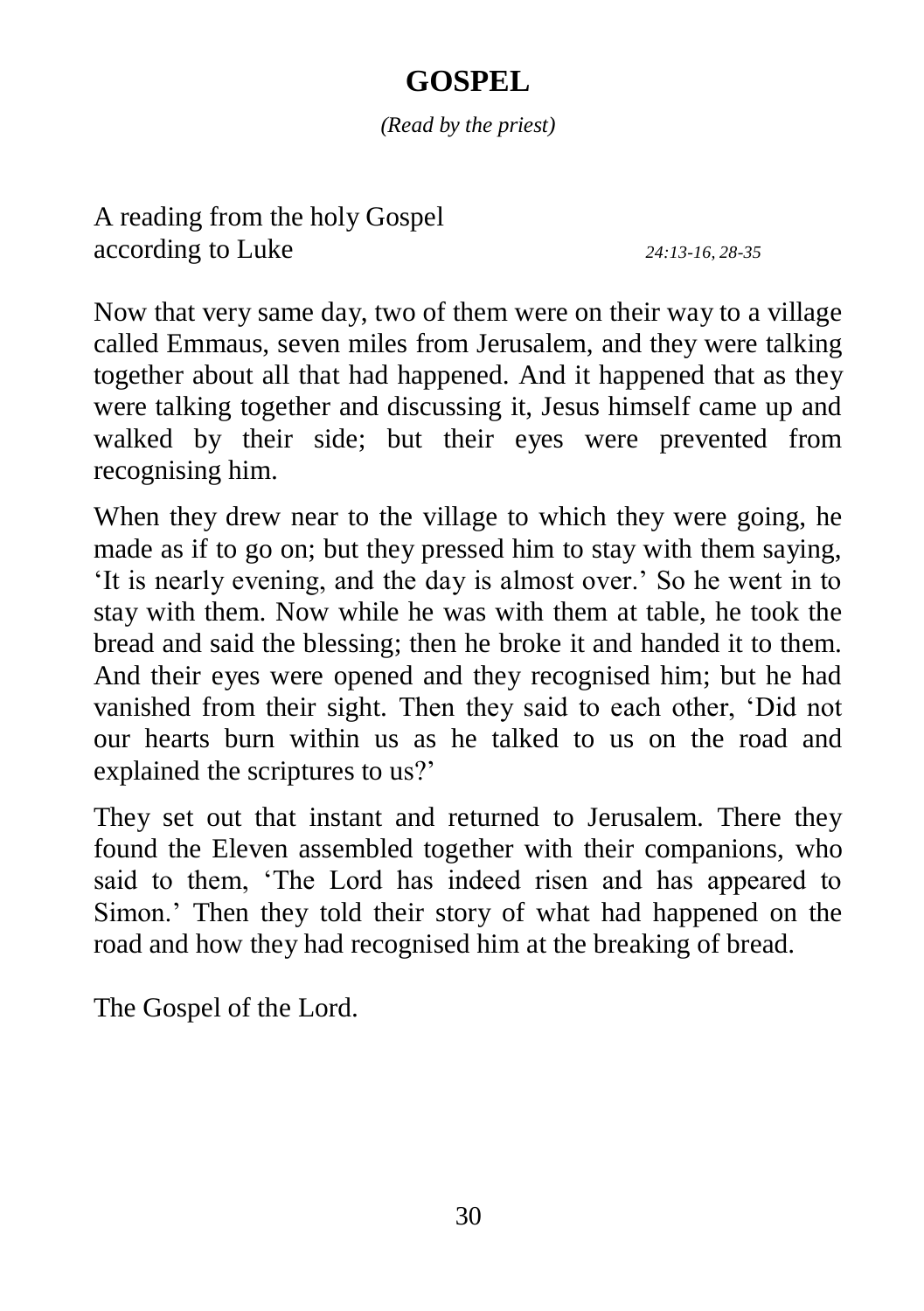*(Read by the priest)*

A reading from the holy Gospel according to John *6:37-40*

Jesus said to the crowd:

'Everyone whom the Father gives me will come to me; I will certainly not reject anyone who comes to me, because I have come from heaven, not to do my own will, but to do the will of him who sent me. Now the will of him who sent me is that I should lose nothing of all that he has given to me, but that I should raise it up on the last day. It is my Father's will that whoever sees the Son and believes in him should have eternal life, and that I should raise that person up on the last day.'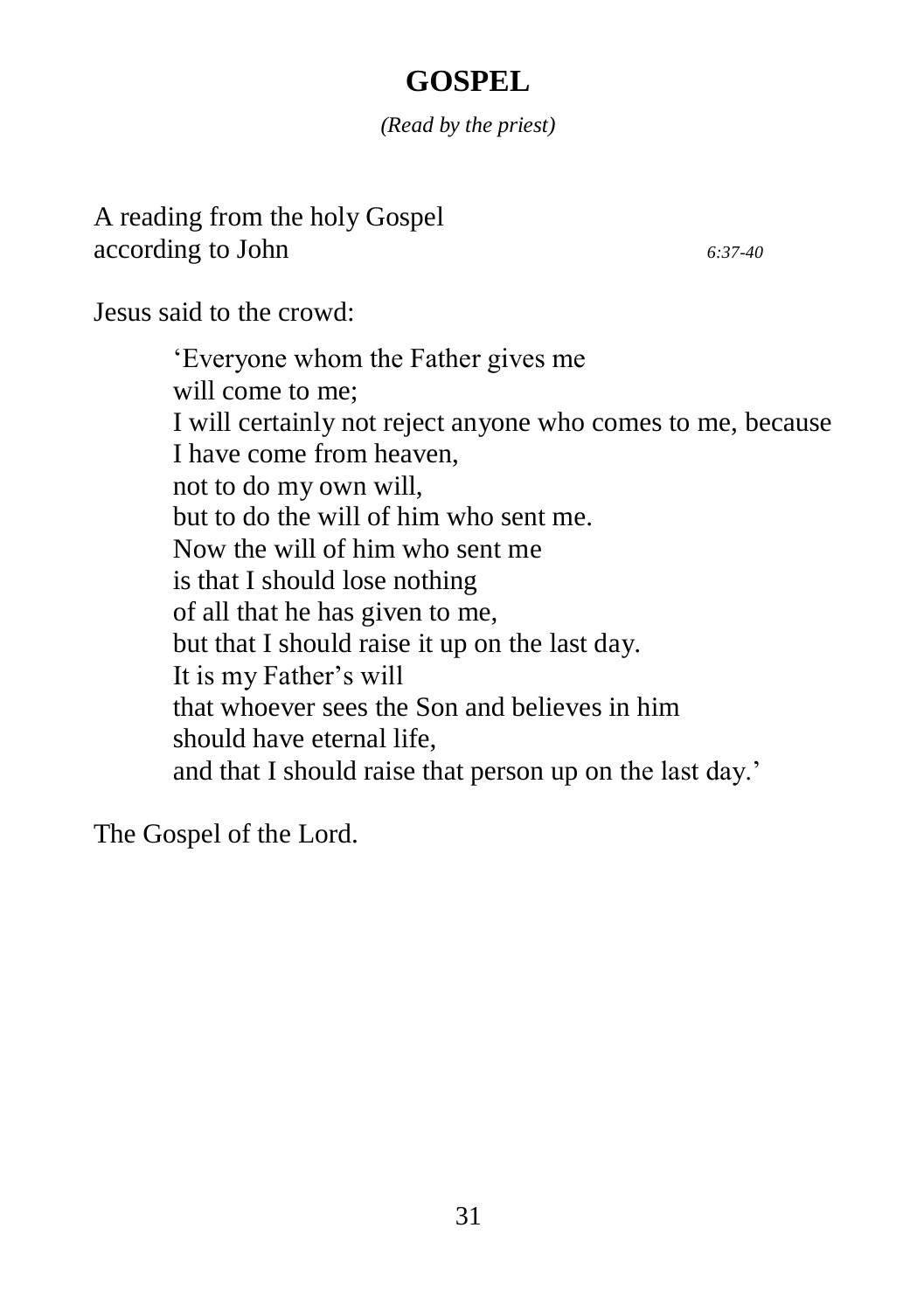*(Read by the priest)*

A reading from the holy Gospel according to John *6:51-58*

Jesus said to the crowd:

'I am the living bread which has come down from heaven. Anyone who eats this bread will live for ever; and the bread that I shall give is my flesh, for the life of the world.'

Then the Jews started arguing among themselves, 'How can this man give us his flesh to eat?' Jesus replied to them:

> 'In all truth I tell you, if you do not eat the flesh of the Son of man and drink his blood, you have no life in you. Anyone who does eat my flesh and drink my blood has eternal life, and I shall raise that person up on the last day. For my flesh is real food and my blood is real drink. Whoever eats my flesh and drinks my blood lives in me and I live in that person. As the living Father sent me and I draw life from the Father, so whoever eats me will also draw life from me. This is the bread which has come down from heaven; it is not like the bread our ancestors ate: they are dead, but anyone who eats this bread will live for ever.'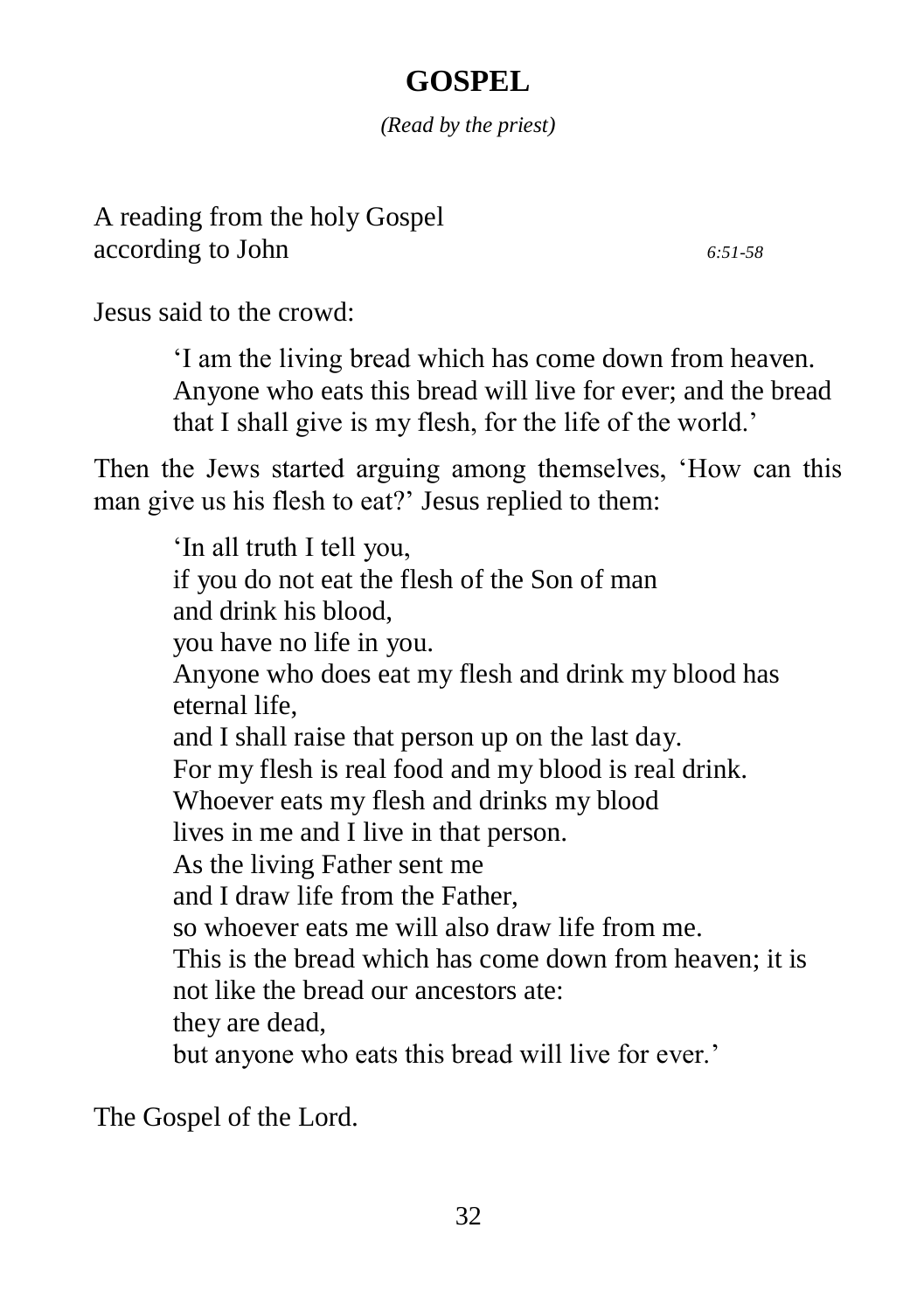*(Read by the priest)*

A reading from the holy Gospel according to John *11:21-27*

Martha said to Jesus, 'Lord, if you had been here, my brother would not have died, but even now I know that God will grant whatever you ask of him.' Jesus said to her, 'Your brother will rise again.' Martha said, 'I know he will rise again at the resurrection on the last day.' Jesus said:

'I am the resurrection. Anyone who believes in me, even though that person dies, will live,

and whoever lives and believes in me will never die. Do you believe this?'

'Yes, Lord,' she said, 'I believe that you are the Christ, the Son of God, the one who was to come into this world.'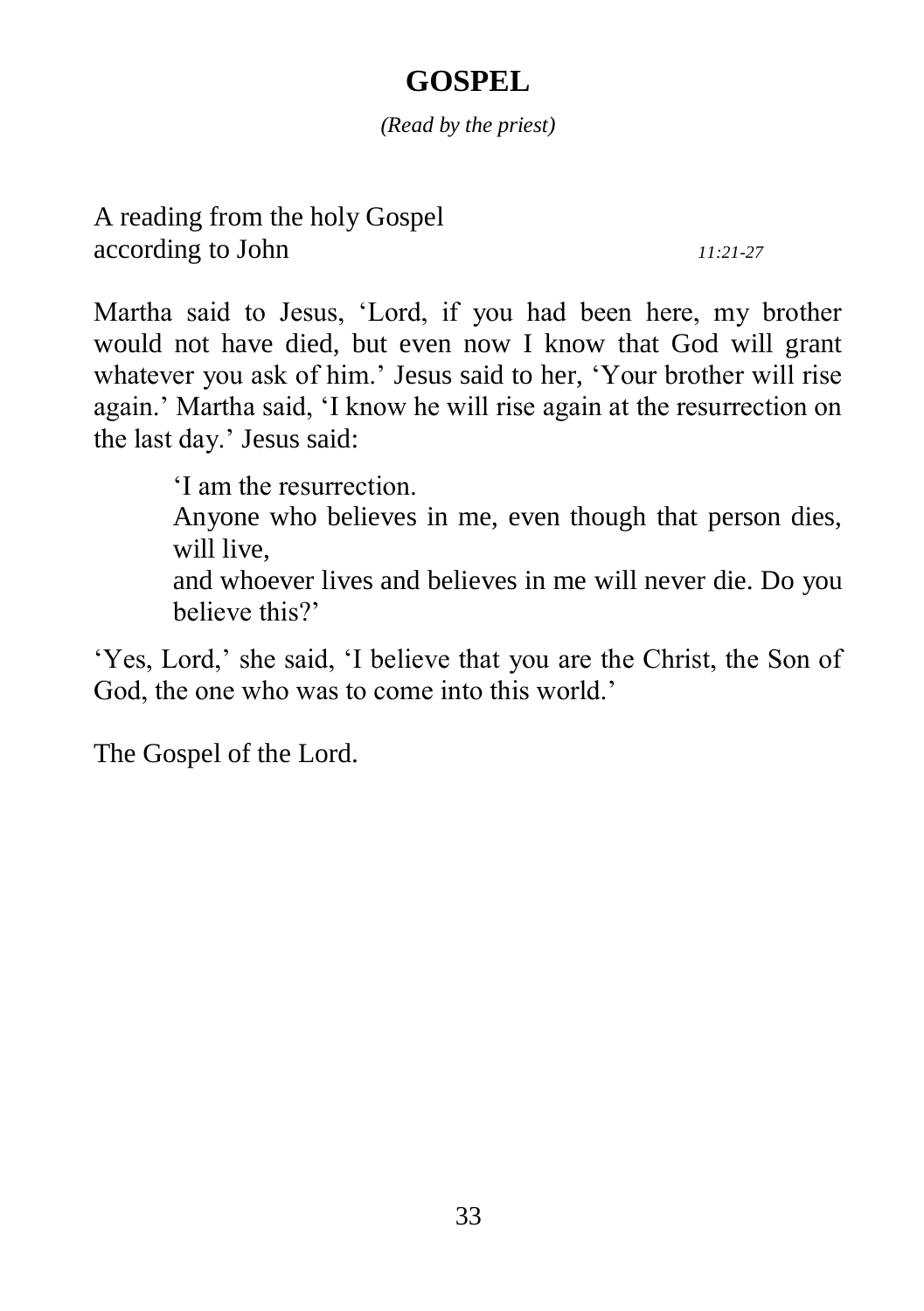#### *(Read by the priest)*

A reading from the holy Gospel according to John *11:32-45*

Mary went to Jesus, and as soon as she saw him she threw herself at his feet, saying, 'Lord, if you had been here, my brother would not have died.' At the sight of her tears, and those of the Jews who had come with her, Jesus was greatly distressed, and with a profound sigh he said, 'Where have you put him?' They said, 'Lord, come and see.' Jesus wept; and the Jews said, 'See how much he loved him!' But there were some who remarked, 'He opened the eyes of the blind man. Could he not have prevented this man's death?' Sighing again, Jesus reached the tomb: it was a cave with a stone to close the opening. Jesus said, 'Take the stone away.' Martha, the dead man's sister, said to him, 'Lord, by now he will smell; this is the fourth day since he died.' Jesus replied, 'Have I not told you that if you believe you will see the glory of God?' So they took the stone away. Then Jesus lifted up his eyes and said:

> 'Father, I thank you for hearing my prayer. I myself knew that you hear me always, but I speak for the sake of all these who are standing around me, so that they may believe it was you who sent me.'

When he had said this, he cried in a loud voice, 'Lazarus, come out!' The dead man came out, his feet and hands bound with strips of material, and a cloth over his face. Jesus said to them, 'Unbind him, let him go free.'

Many of the Jews who had come to visit Mary, and had seen what he did, believed in him.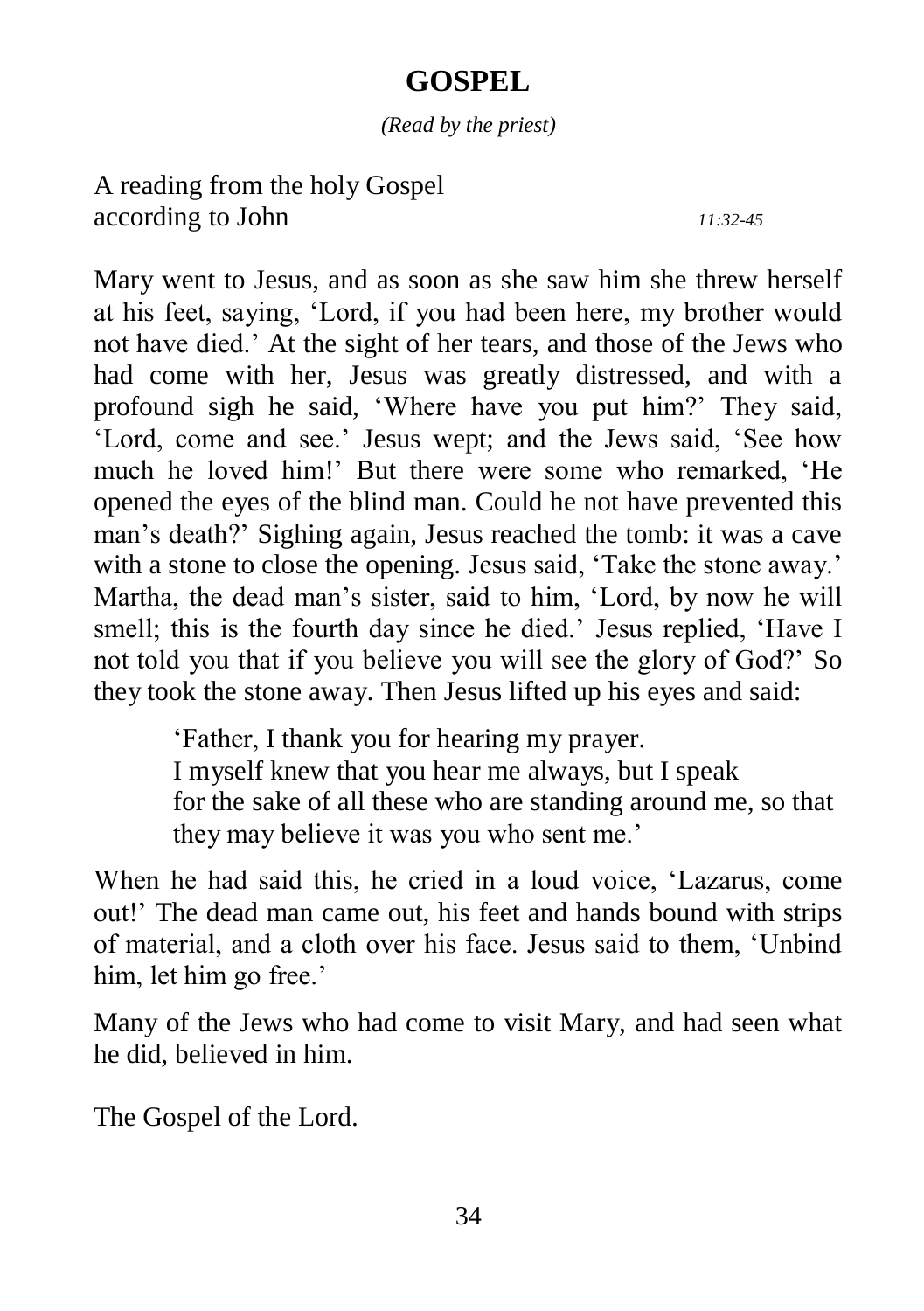*(Read by the priest)*

A reading from the holy Gospel according to John *12:23-26*

Jesus said to his disciples:

'Now the hour has come for the Son of man to be glorified. In all truth I tell you, unless a wheat grain falls into the earth and dies, it remains only a single grain; but if it dies it yields a rich harvest. Anyone who loves their life loses it; anyone who hates their life in this world will keep it for eternal life. Whoever serves me, must follow me, and my servant will be with me wherever I am. Whoever serves me, my Father will honour.'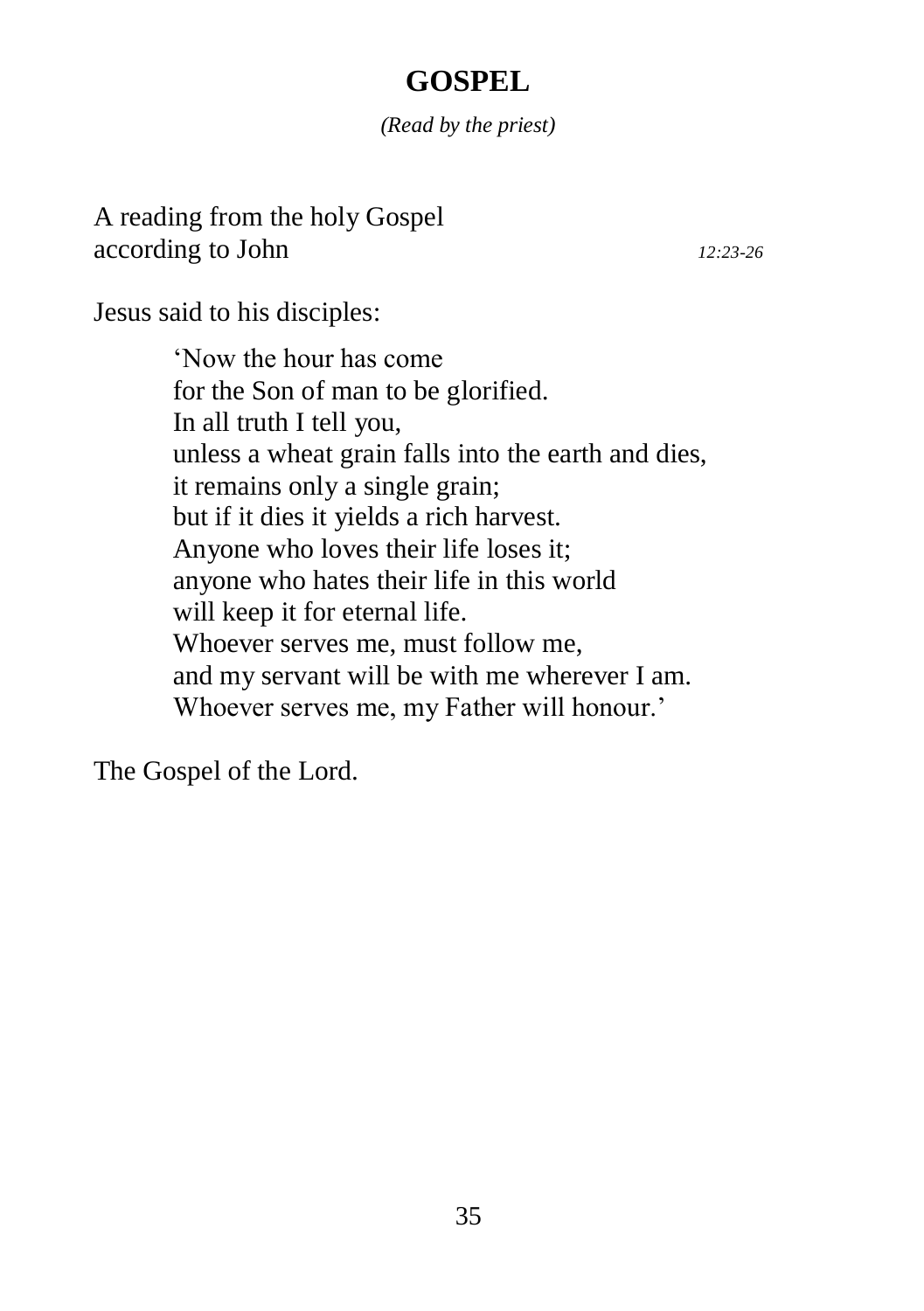*(Read by the priest)*

A reading from the holy Gospel according to John *14:1-6*

Jesus said to his disciples:

'Do not let your hearts be troubled. You trust in God, trust also in me. In my Father's house there are many places to live in; otherwise I would have told you. I am going now to prepare a place for you, and after I have gone and prepared you a place, I shall return to take you to myself, so that you may be with me where I am. You know the way to the place where I am going.'

Thomas said, 'Lord, we do not know where you are going, so how can we know the way?' Jesus said:

> 'I am the Way; I am Truth and Life. No one can come to the Father except through me.'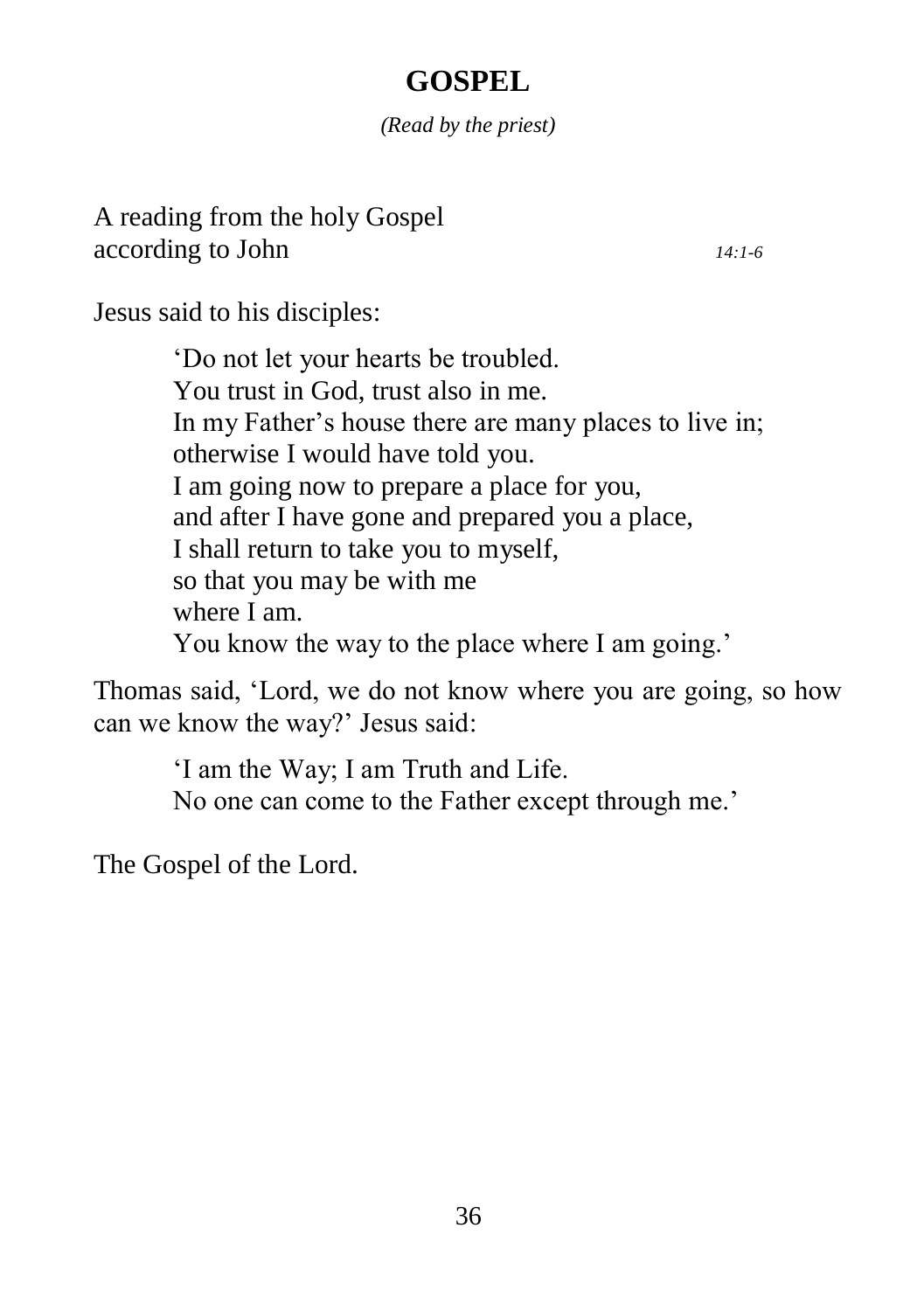*(Read by the priest)*

A reading from the holy Gospel according to John *17:24-26*

Jesus raised his eyes to heaven and said:

'Father, I want those you have given me to be with me where I am, so that they may always see my glory which you have given me because you loved me before the foundation of the world. Father, Upright One, the world has not known you, but I have known you, and these have known that you have sent me. I have made your name known to them and will continue to make it known, so that the love with which you loved me may be in them, and so that I may be in them.'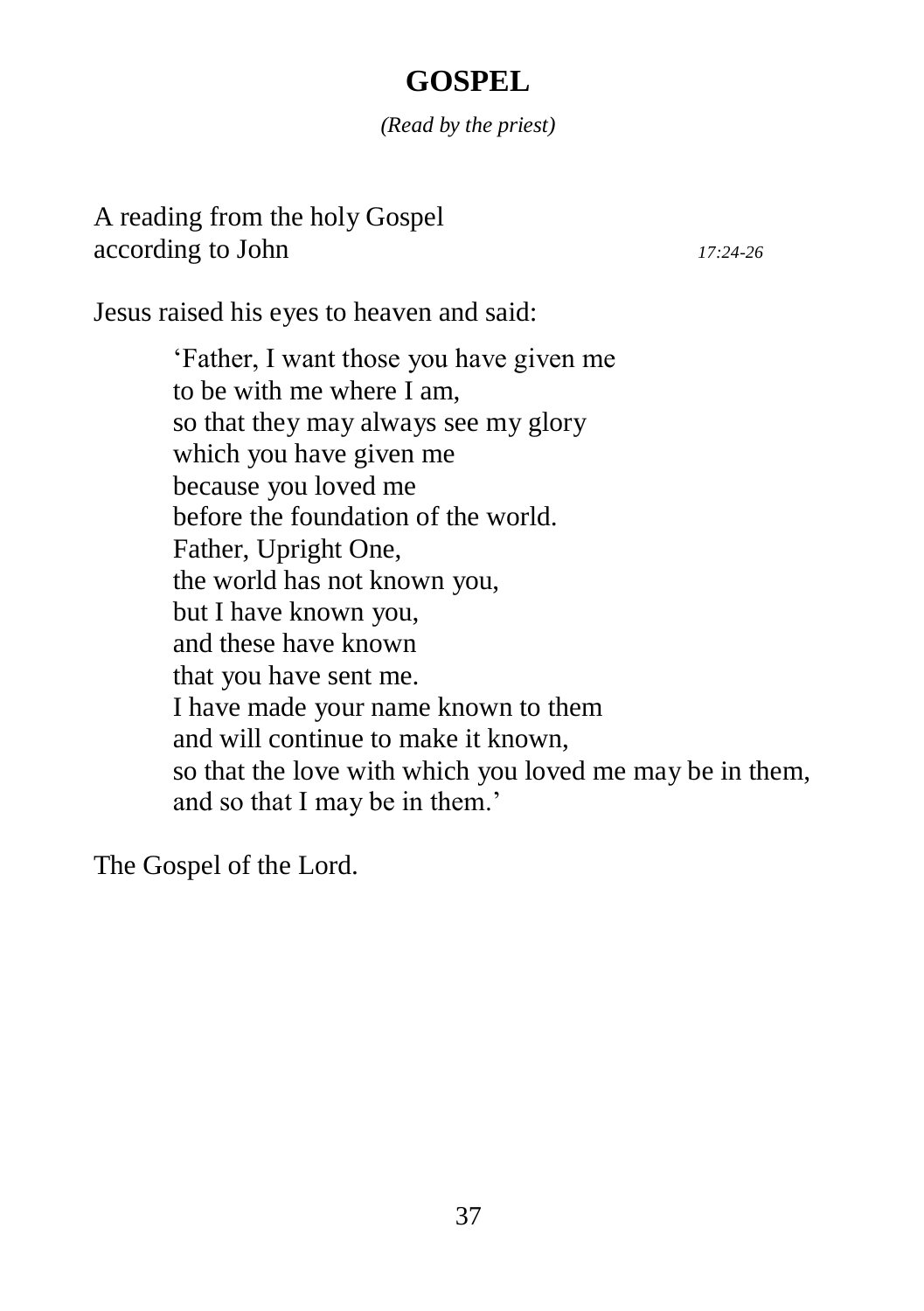### **PRAYERS OF THE FAITHFUL**

*(Suggestions)*

- 1. We are assembled here in faith and confidence to pray for our brother/sister N…………….. Strengthen our hope so that we may live in the expectation of your Son's coming. Lord hear us:
- 2. For N…………….. who in baptism was given the pledge of eternal life, that he/she may now be admitted into the company of the saints. Lord hear us:
- 3. In baptism N…………….. received the light of Christ. Scatter the darkness now and lead him/her over the waters of death.

Lord hear us:

4. Our brother/sister N…………….. was nourished at the Altar of the Lord. Welcome him/her into halls of the heavenly banquet.

Lord hear us:

- 5. For our brother/sister who ate the body of Christ, the bread of life, that he/she may be raised up on the last day. Lord hear us:
- 6. For the family and friends of our brother/sister N…………….., that they may be consoled in their grief by the Lord, who wept at the death of his friend Lazarus. Lord hear us: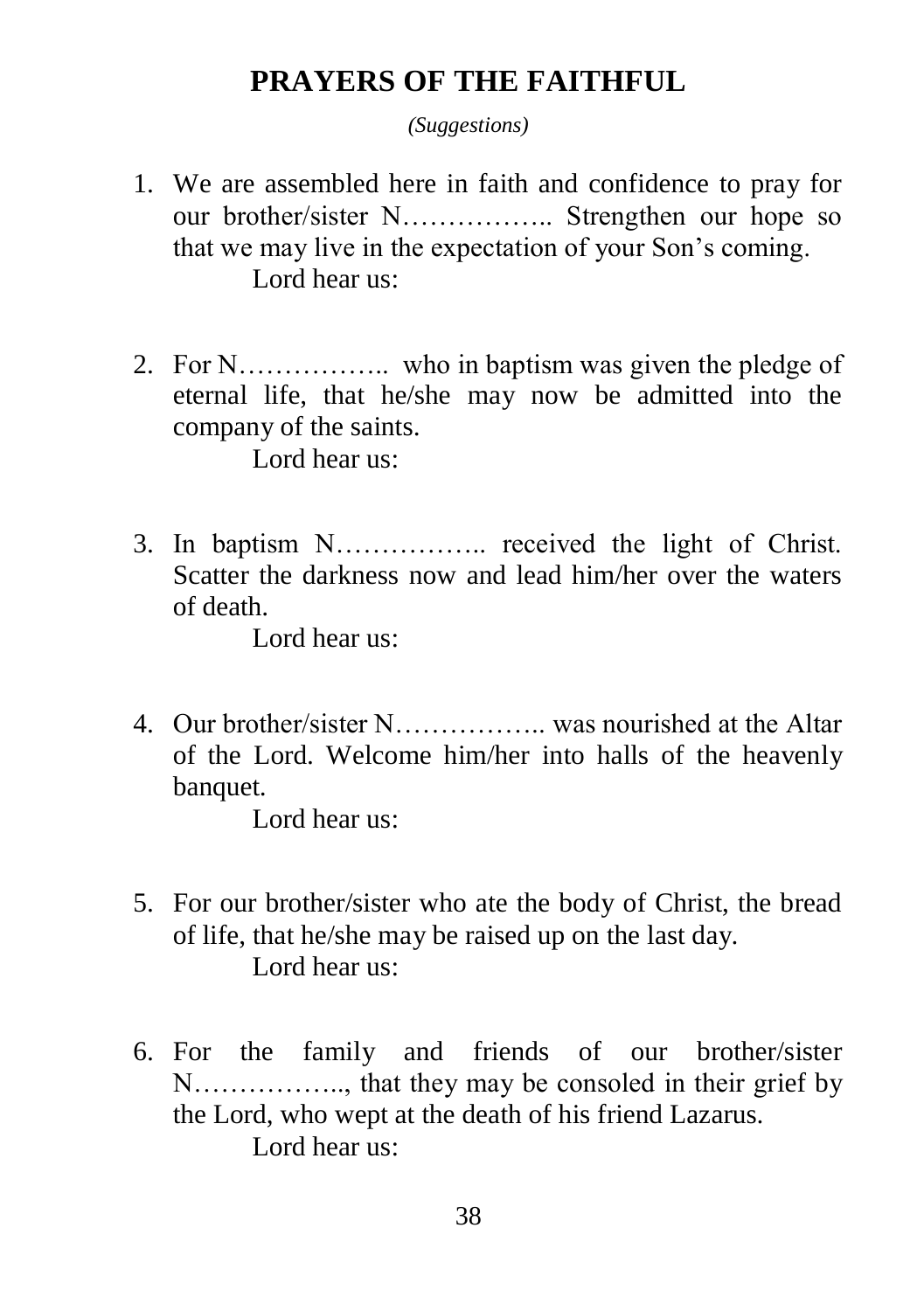- 7. For all of us assembled here to worship in faith, that we may be gathered together again in God's kingdom. Lord hear us:
- 8. That those who bear the cross of pain in mind or body may never feel forsaken by God. Lord hear us:
- 9. Many people die by violence, war and famine each day. Show your mercy to those who suffer so unjustly these sins against your love, and gather them to the eternal kingdom of peace.

Lord hear us:

10. Many friends and members of our families have gone before us and await the kingdom. Grant them an everlasting home with your Son.

Lord hear us:

11. Those who trusted in the Lord now sleep in the Lord. Give refreshment, rest and peace to all whose faith is known to you alone.

Lord hear us:

12. That God may welcome into his glory those of our family and friends who have departed this life. Lord hear us: